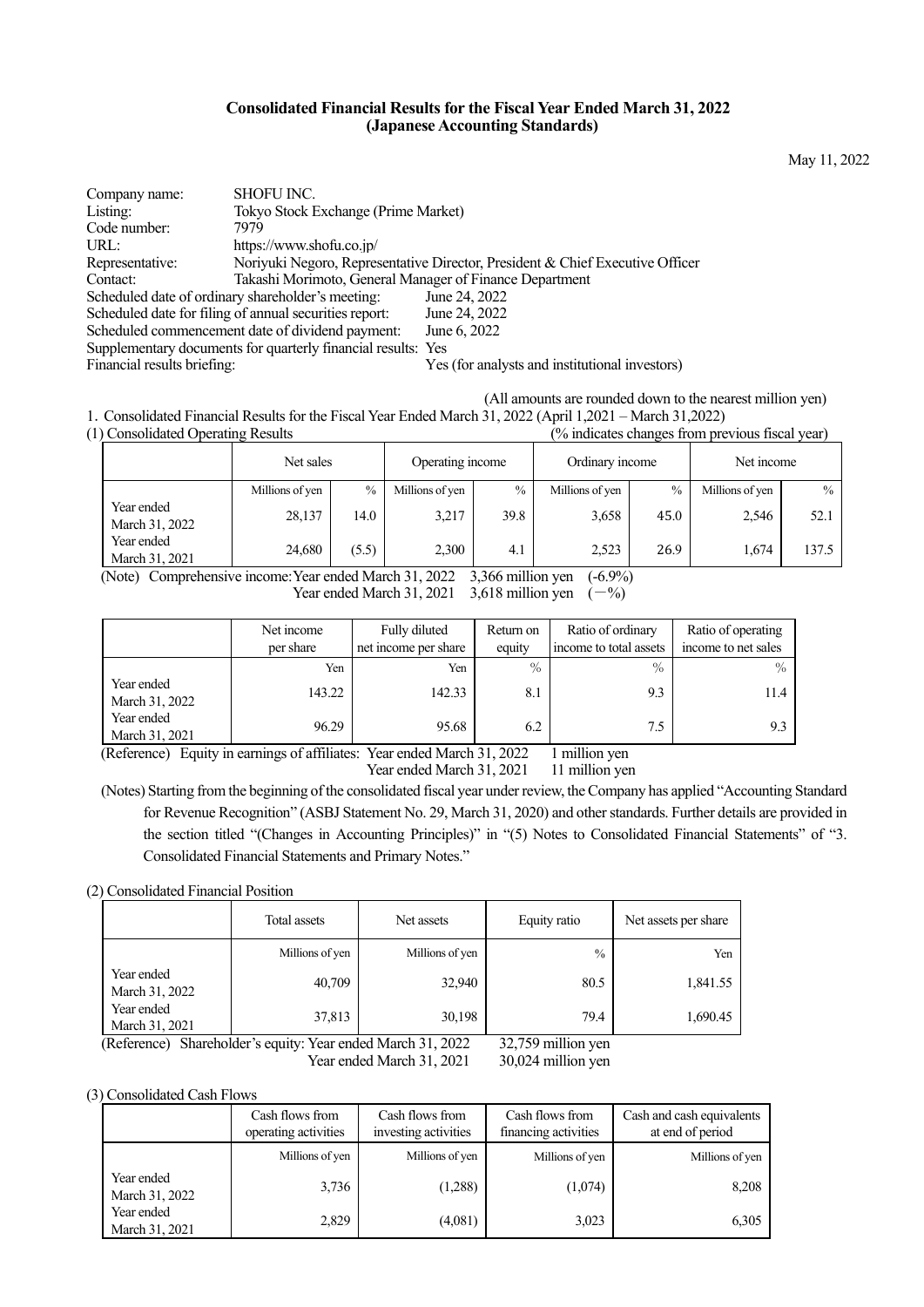### 2.Dividends

|                                             |               |                | Dividends per share      |          |        | Total           |                                | Ratio of dividends |
|---------------------------------------------|---------------|----------------|--------------------------|----------|--------|-----------------|--------------------------------|--------------------|
|                                             | End of        | End of         | End of                   | Year-end | Annual | dividends       | Payout ratio<br>(consolidated) | to net assets      |
|                                             | first quarter | second quarter | third quarter            |          |        | (annual)        |                                | (consolidated)     |
|                                             | Yen           | Yen            | Yen                      | Yen      | Yen    | Millions of yen | $\%$                           | $\%$               |
| Year ended<br>March 31,2021                 | ٠             | 8.00           | $\overline{\phantom{0}}$ | 21.00    | 29.00  | 515             | 30.1                           | 1.8                |
| Year ended<br>March 31,2022                 | -             | 13.00          | $\overline{\phantom{0}}$ | 26.00    | 39.00  | 693             | 27.2                           | 2.2                |
| Year ending<br>March 31,2023<br>(Forecasts) | ٠             | 15.00          |                          | 24.00    | 39.00  |                 | 35.1                           |                    |

(Notes) Year-end dividends for the fiscal year ended March 31, 2022 include commemorative dividend of 2.0 yen.

(The 100th anniversary of company's founding)

Year-end dividends for the fiscal year end in March 31, 2023 (Forecasts) include commemorative dividend of 2.0 yen. (The 100th anniversary of company's founding)

3.Consolidated Forecasts for the Fiscal Year Ending March 31, 2023 (April 1, 2022– March 31, 2023)

|                                                        | (% indicates changes from previous fiscal year) |      |                  |        |                 |        |                 |               |                         |  |  |
|--------------------------------------------------------|-------------------------------------------------|------|------------------|--------|-----------------|--------|-----------------|---------------|-------------------------|--|--|
|                                                        | Net sales                                       |      | Operating income |        | Ordinary income |        | Net income      |               | Net income<br>per share |  |  |
|                                                        | Millions of<br>yen                              | $\%$ | Millions of yen  | $\%$   | Millions of yen | $\%$   | Millions of yen | $\frac{0}{0}$ | Yen                     |  |  |
| Six months ending<br>September 30,2022<br>(cumulative) | 14,500                                          | 4.6  | 1,312            | (34.4) | 1,356           | (36.3) | 845             | (43.9)        | 47.51                   |  |  |
| Year ending<br>March 31,2023                           | 29,314                                          | 4.2  | 2,732            | (15.1) | 2,850           | (22.1) | 1,975           | (22.4)        | 111.06                  |  |  |

\*Notes

(1) Changes in significant subsidiaries during the period (change in scope of consolidation): None

(2) Changes in accounting principles, procedures, or indication methods:

(a) Changes in accounting standards: Yes

(b) Changes other than (a) above: None

(c) Changes in accounting estimates: None

(d) Retrospective restatements:

(3) Number of shares outstanding (common stock)

(a) Number of shares outstanding at end of period (including treasury stock).

| As of March 31, 2022:                                   | 17,894,089 shares |
|---------------------------------------------------------|-------------------|
| As of March 31, 2021:                                   | 17,894,089 shares |
| (b) Number of shares of treasury stock at end of period |                   |
| As of March 31, 2022:                                   | 105,013 shares    |
| As of March 31, 2021:                                   | 132,642 shares    |
| (c) Average number of shares during the period          |                   |
| As of March 31, 2022:                                   | 17,780,582 shares |
| As of March 31, 2021:                                   | 17,384,546 shares |
|                                                         |                   |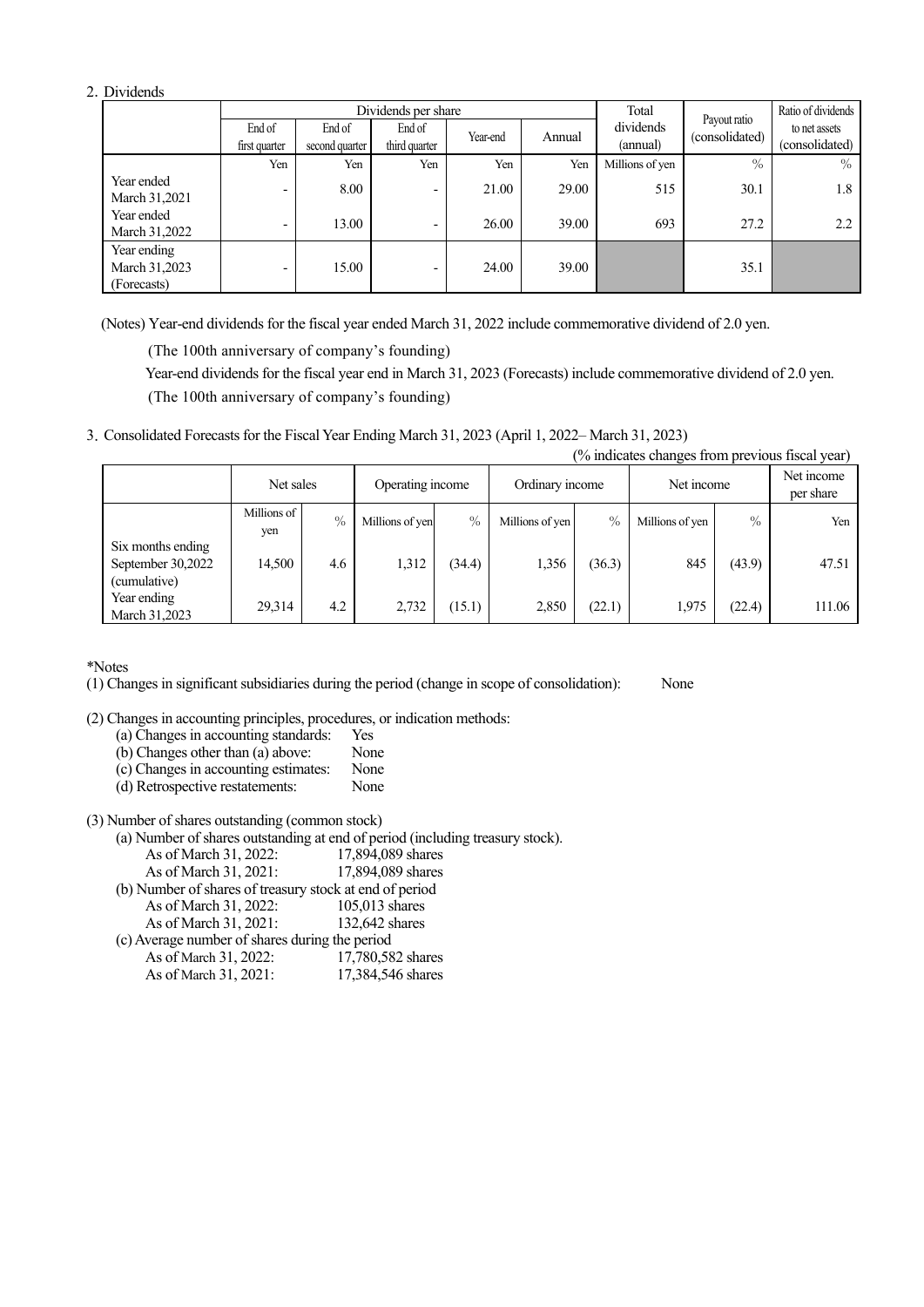### (Reference) Summary of Non-Consolidated Financial Results

| $\mu$ voll consolidated operating results |                 |        |                  | 70 marcates changes from previous notar year) |                 |        |                 |        |
|-------------------------------------------|-----------------|--------|------------------|-----------------------------------------------|-----------------|--------|-----------------|--------|
|                                           | Net sales       |        | Operating income |                                               | Ordinary income |        | Net income      |        |
|                                           | Millions of yen | $\%$   | Millions of yen  | $\frac{0}{0}$                                 | Millions of yen | $\%$   | Millions of yen | $\%$   |
| Year ended<br>March 31, 2022              | 17,653          | 13.0   | 754              | 139.7                                         | 2.174           | 86.1   | 1,693           | 71.3   |
| Year ended<br>March 31, 2021              | 15,623          | (10.1) | 314              | (33.0)                                        | 1,168           | (23.1) | 988             | (16.5) |

Non-Consolidated Financial Results for the Fiscal Year Ended March 31, 2022 (April 1, 2021 – March 31, 2022)  $(%$  indicates changes from previous fiscal year)

|                              | Net income<br>per share | Fully diluted<br>net income per share |
|------------------------------|-------------------------|---------------------------------------|
|                              | Yen                     | Yen                                   |
| Year ended<br>March 31, 2022 | 95.23                   | 94.64                                 |
| Year ended<br>March 31, 2021 | 56.85                   | 56.49                                 |

(Notes) Starting from the beginning of the consolidated fiscal year under review, the Company has applied "Accounting Standard for Revenue Recognition" (ASBJ Statement No. 29, March 31, 2020) and other standards. Figures for the fiscal year ended March 31, 2022, are figures after the application of this accounting standard.

(2) Non-Consolidated Financial Position

|                              | Total assets    | Net assets      | Equity ratio | Net assets per share |
|------------------------------|-----------------|-----------------|--------------|----------------------|
|                              | Millions of yen | Millions of yen | $\%$         | Yen                  |
| Year ended<br>March 31, 2022 | 33,255          | 27,533          | 82.4         | 1,541.23             |
| Year ended<br>March 31, 2021 | 32,237          | 26,420          | 81.6         | 1,480.95             |

(Reference) Shareholder's equity: Year ended March 31, 2022 27,416 million yen

Year ended March 31, 2021 26,303 million yen

\*The consolidated financial results are not subject to review by a certified public accountant or an audit firm.

\*Explanation concerning the appropriate use of business forecasts, and other special items

 Business results forecasts and other forward-looking statements included in this document are based on information currently available to the Company and certain assumptions deemed reasonable at the time of writing. Please note that actual business results may differ materially from these forecasts, due to a variety of factors. For information concerning the business results forecasts, please refer to "(4) Future Outlook" on page 4 of the Accompanying Materials.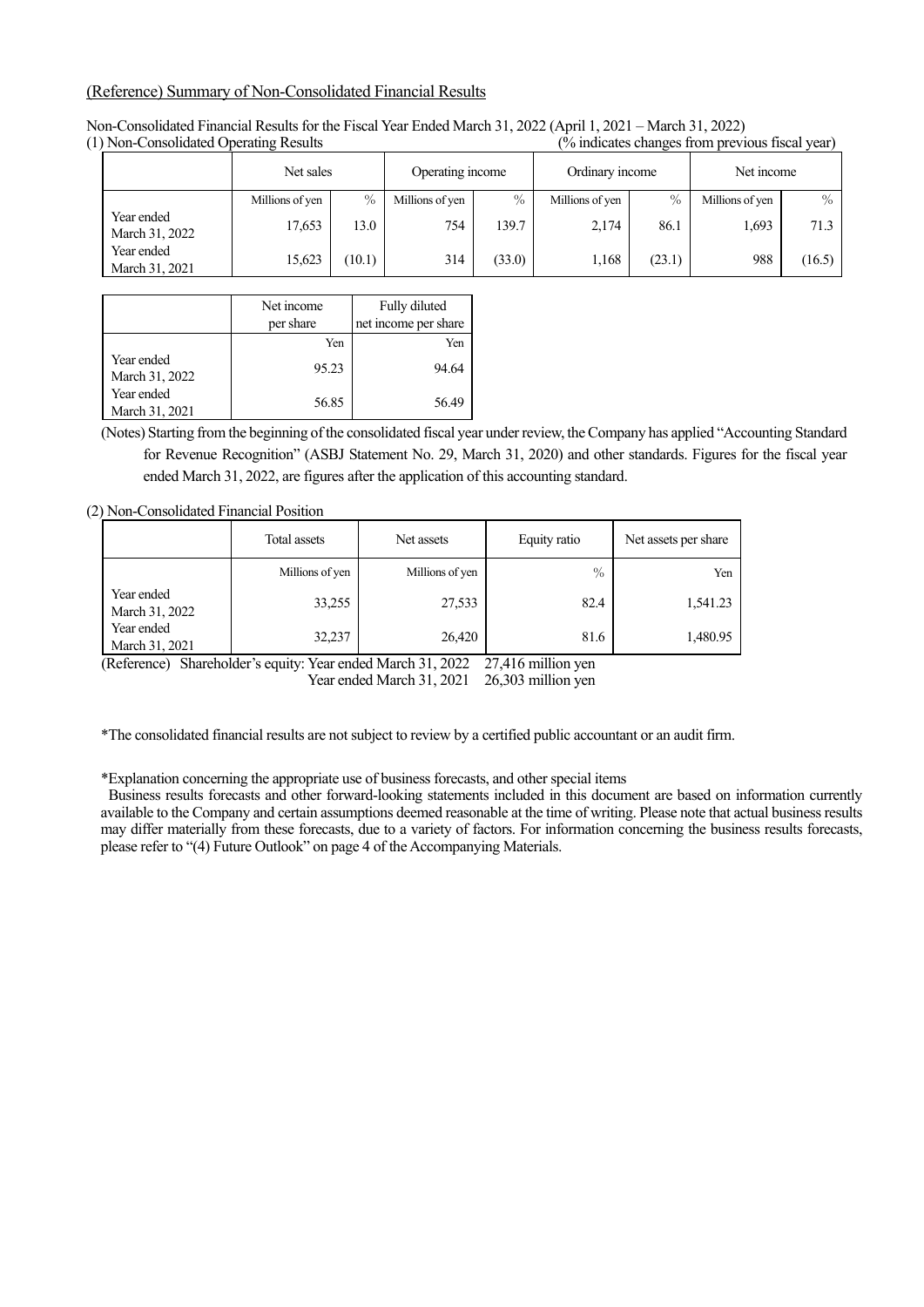### Accompanying Materials-Contents

| (5) Basic Policy on the Payment of Dividends and Dividends for the Fiscal Year under Review and Upcoming Fiscal |  |
|-----------------------------------------------------------------------------------------------------------------|--|
|                                                                                                                 |  |
|                                                                                                                 |  |
|                                                                                                                 |  |
|                                                                                                                 |  |
|                                                                                                                 |  |
|                                                                                                                 |  |
|                                                                                                                 |  |
|                                                                                                                 |  |
|                                                                                                                 |  |
|                                                                                                                 |  |
|                                                                                                                 |  |
|                                                                                                                 |  |
|                                                                                                                 |  |
|                                                                                                                 |  |
|                                                                                                                 |  |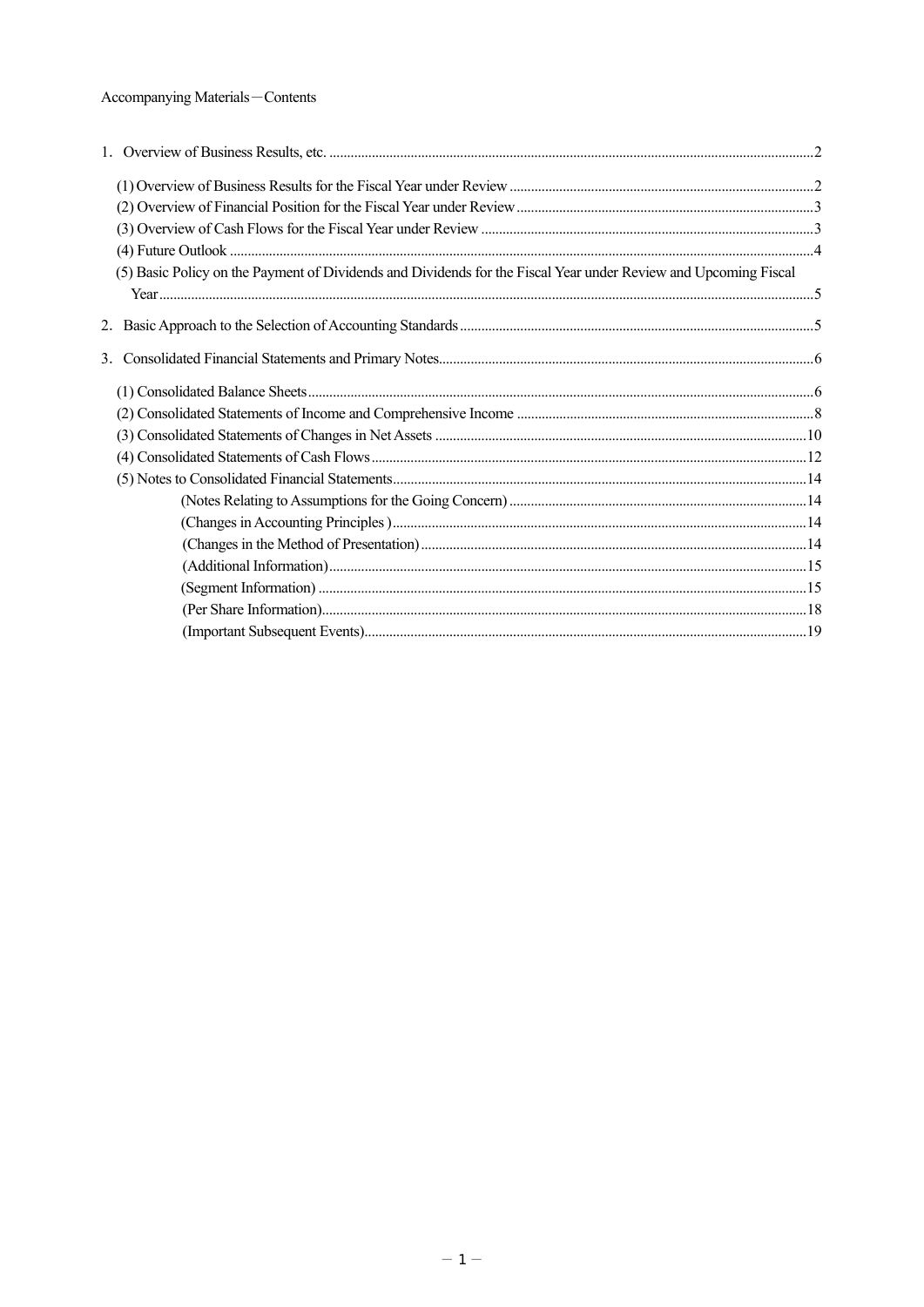### 1. Overview of Business Results, etc.

(1) Overview of Business Results for the Fiscal Year under Review

#### (Overview)

During the consolidated fiscal year under review, while there were signs of the world economy recovering due to increasing levels of vaccination against the novel coronavirus disease (COVID-19) and the benefits of various economic policies, the future outlook was uncertain due to factors including the spread of new variants, as well as concerns about soaring resource prices and global inflation accompanying Russia's military offensive in Ukraine. The Japanese economy also saw improvements in corporate revenue and some rebound in capital investment due to the recovery in the global economy. However, there were nagging concerns about an economic downturn, as in addition to the same risk factors as the global economy, there were other factors such as the rapid depreciation of the yen towards the end of the fiscal year.

In the dental industry, the business environment continued warrant little optimism, as despite the recovery in demand for dental materials and equipment accompanying the resumption of economic activity in countries around the world, competition between companies intensified due to digitalization of dental care.

Under these circumstances, the Company Group started its fourth medium-term management plan from April 2021, and proactively carried out business activities based on the goal of "maintaining and expanding its presence in the domestic market while expanding its overseas business" and an understanding of the "Need for strategies outside of the existing framework that are not merely extensions of previous strategies."

Specifically, we aggressively launched CAD/CAM-related products and other new products responding to the market growth in the digital dentistry field. We also carried out activities aimed at capturing overseas demand, including opening a representative office in Dubai, UAE, for the purpose of cultivating the Middle East/Africa market, as well as started operations at a Vietnam manufacturing subsidiary as a production plant for abrasives for the overseas market. Furthermore, we started construction on a new company building at our Kyoto headquarters equipped with welfare facilities, a showroom and other features, as part of our 100<sup>th</sup> anniversary celebration, and we also established a system to advance business with a focus on sustainability and otherwise endeavored to strengthen our management foundation looking ahead to future growth.

As a result of these business activities, the Company Group posted net sales of 28,137 million yen for the consolidated fiscal year under review, an increase of 3,457 million yen (14.0%) from the previous fiscal year.

Operating income increased by 916 million yen (39.8%) from the corresponding period of the previous consolidated fiscal year to 3,217 million thanks to a growth in sales despite an increase in selling, general, and administrative expenses owing to the gradual relaxation of restrictions on sales activities.

Ordinary income increased by 1,135 million yen (45.0%) from the corresponding period of the previous consolidated fiscal year to 3,658 million yen after increased earnings growth was experienced thanks to decreases in non-operating expenses.

As a result of posting 47 million yen in loss on retirement of non-current assets as extraordinary losses, profit attributable to owners of parent, after deducting tax expenses, was 2,546 million yen, an increase of 872 million yen (52.1%) from the corresponding period of the previous consolidated fiscal year, with net sales, operating income, ordinary income, and net income all reaching record highs.

Starting from the beginning of the first quarter of the consolidated fiscal year under review, the Company has applied "Accounting Standard for Revenue Recognition" (ASBJ Statement No. 29) and other standards. Further details are provided in the section titled "(Changes in Account Principles)" in "(5) Notes to Consolidated Financial Statements" of "3. Q Consolidated Financial Statements."

### (Dental business)

Domestically, "BeautiBond Xtreme," a dentine bonding product for dental use launched during the period under review and "SHOFU BLOCK HC HARD II," a resin material for dental cutting processing launched during the previous fiscal year, along with other CAD/CAM-related products, contributed to sales, and sales effectively increased compared to the corresponding period of the previous fiscal year, but sales declined compared to the corresponding period of the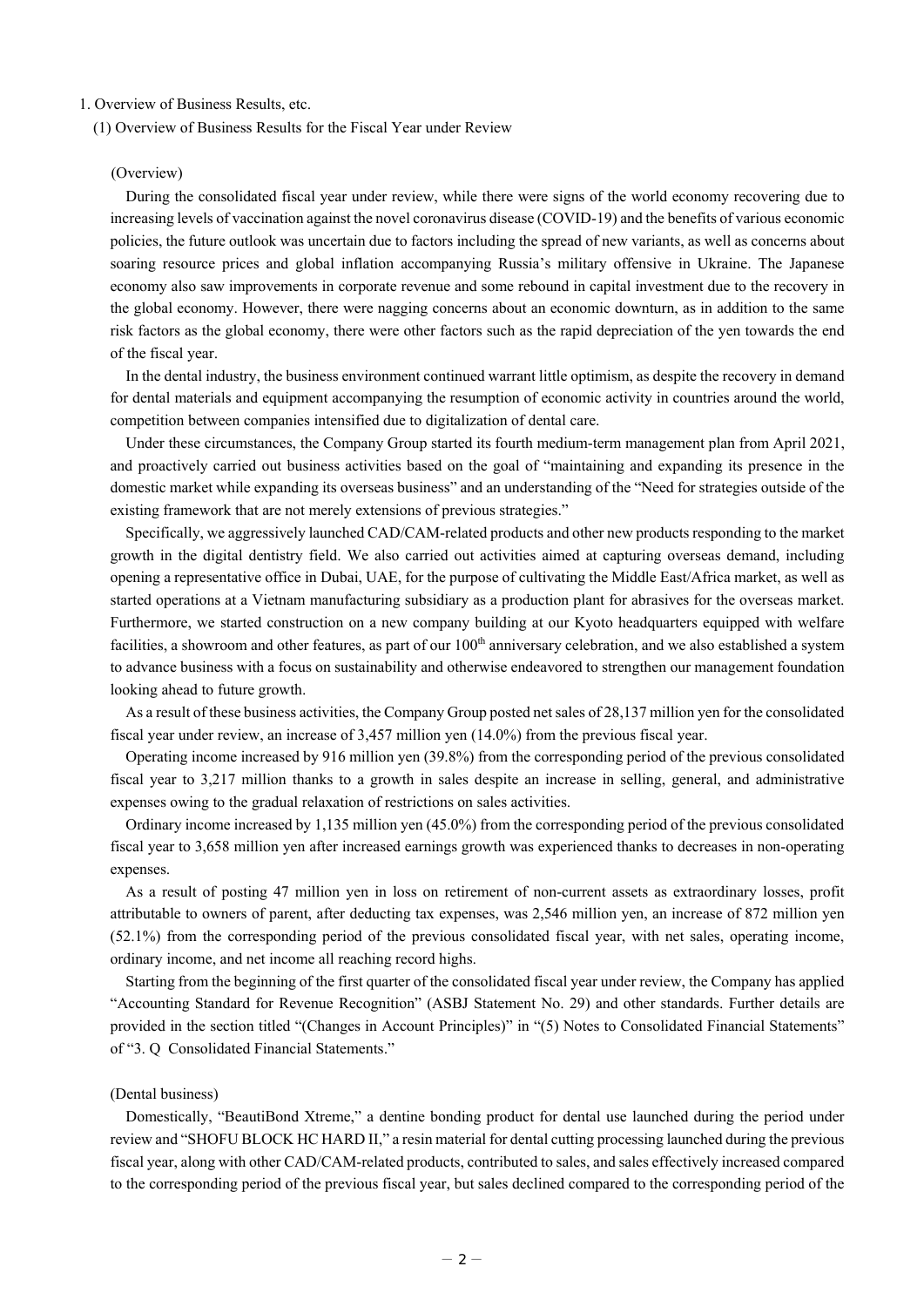previous fiscal year due to the decline in net sales accompanying the application of the accounting standard for revenue recognition.

Looking overseas, our aggressive sales expansion strategy up until this point was successful, leading to strong sales of existing products primarily in North America, Europe and China. This, along with the impact of foreign exchange fluctuations, led to increased sales over the corresponding period of the previous fiscal year.

As a result of these factors, net sales of the dental business increased by 3,541 million yen (15.9%) from the previous fiscal year to 25,876 million yen, while operating income increased by 974 million yen (46.6%) to 3,065 million yen, despite an increase in selling, general, and administrative expenses.

### (Nail care business)

Domestically, due to the impact of restrictions on activities with the reemergence of infections and as a result of the tapering of stay-at-home demand, we saw a decrease in sales of our mainstay gel nail-related products, resulting in a decrease in sales over the corresponding period of the previous consolidated fiscal year.

Looking overseas, although sales in Taiwan decreased due to the rapid spread infections, online sales were favorable thanks to proactive promotional activities using social media in the US, resulting in an increase in sales over the corresponding period of the previous consolidated fiscal year.

As a result of these factors, net sales in the Nail care business decreased by 100 million yen (4.4%) from the corresponding period of the previous consolidated fiscal year to 2,168 million yen, and operating income decreased 69 million yen (34.5%) to 131 million yen.

### (Other businesses)

In other businesses, in industrial abrasives, overall sales were strong throughout the year, as demand for production machinery trended higher in conjunction with the economic recovery both in Japan and overseas, although sales to the automobile industry, including parts, were sluggish due to the impact of the decline in automobile production caused by the semiconductor supply shortage and other factors.

As a result of these factors, net sales in the other business increased by 16 million yen (21.9%) from the previous fiscal year to 92 million yen, and operating income increased 11 million yen (557.2%) to 14 million yen.

Note: Segment sales do not include internal sales between segments.

(2) Overview of Financial Position for the Fiscal Year under Review

Total assets increased by 2,896 million yen from the end of the previous consolidated fiscal year to 40,709 million yen. The primary factors were increases in cash and deposits, property,plant and equipment.

Liabilities increased by 154 million yen to 7,769 million yen. The primary factor was an increase in income taxes payable.

Net assets increased by 2,741 million yen to 32,940 million yen. The primary factors were increases in retained earnings.

As a result of the above, the capital-to-assets ratio ratio was 80.5% (79.4% at the end of the previous fiscal year).

### (3) Overview of Cash Flows for the Fiscal Year under Review

Cash and cash equivalents at the end of the fiscal year under review rose 1,902 million yen to 8,208 million yen. Cash flows during the fiscal year under review and associated factors are described below.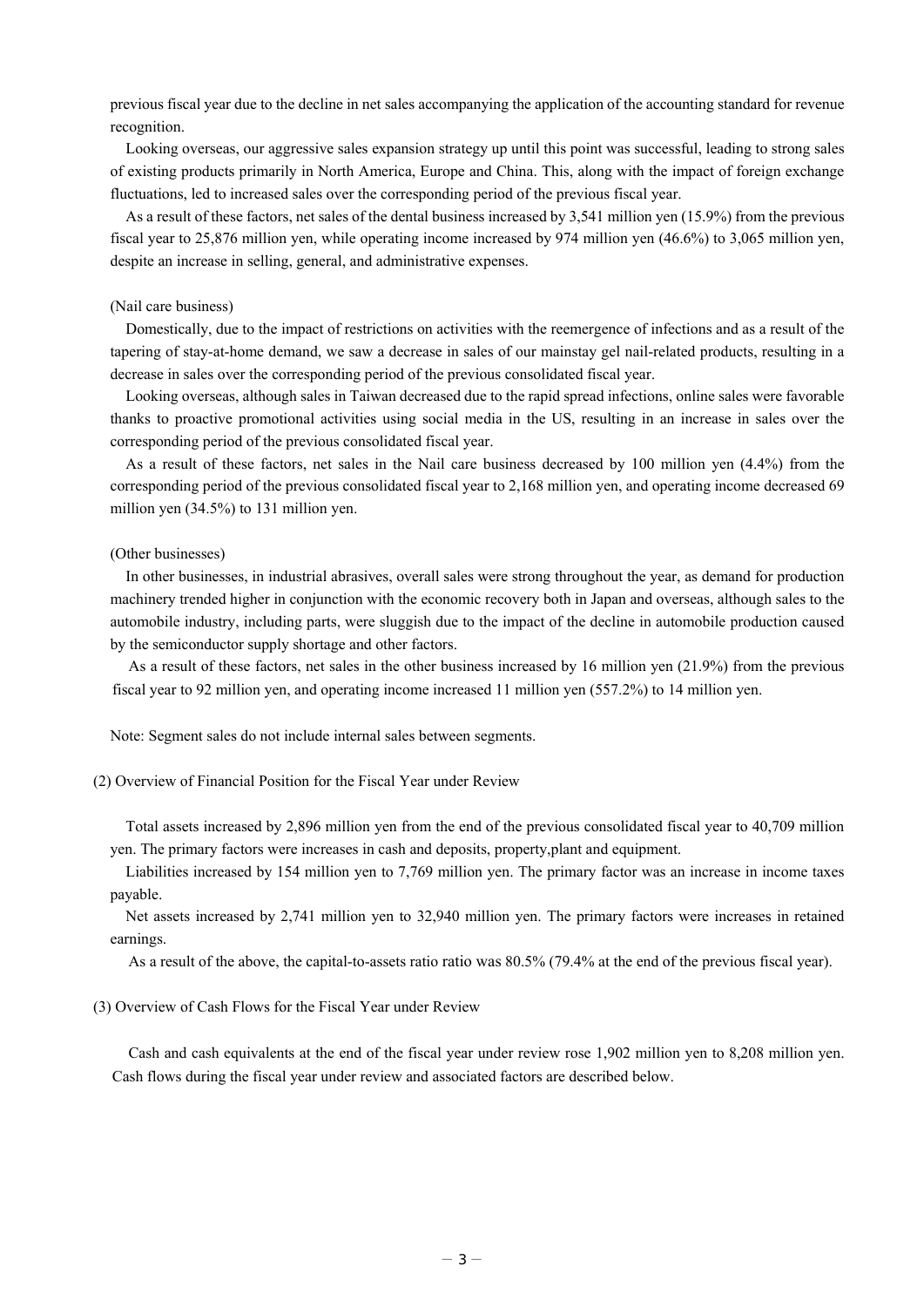(Unit: Millions of yen)

|                                                                            | Previous fiscal | Fiscal year under | Change  |
|----------------------------------------------------------------------------|-----------------|-------------------|---------|
|                                                                            | year            | review            |         |
| Cash flows from operating activities                                       | 2,829           | 3,736             | 907     |
| Cash flows from investing activities                                       | (4,081)         | (1,288)           | 2,792   |
| Cash flows from financing activities                                       | 3,023           | (1,074)           | (4,097) |
| Effect of exchange rate changes on cash and<br>cash equivalents            | 315             | 362               | 46      |
| Net increase (decrease) in cash and cash<br>equivalents                    | 2,087           | 1,735             | (351)   |
| Cash and cash equivalents at the beginning<br>of the period                | 4,218           | 6,305             | 2,087   |
| Net increase (decrease) resulting from<br>change in scope of consolidation |                 | 166               | 166     |
| Cash and cash equivalents at the end of the<br>period                      | 6,305           | 8,208             | 1,902   |

(a) Cash flows from operating activities

Net cash provided by operating activities was 3,736 million yen (an increase of 907 million yen). This figure primarily reflects net income before income and other taxes and minority interests of 3,611 million yen.

### (b) Cash flows from investing activities

Net cash used in investing activities was 1,288 million yen (an increase of 2,792 million yen). This figure primarily reflects of expenditure on acquisition of property, plant and equipment of 964 million yen.

### (c) Cash flows from financing activities

Net cash provided by financing activities was 1,074 million yen (a decrease of 4,097 million yen). This figure primarily reflects of 814 million yen from the expenditure for repayment of Long-term borrowings.

### (4) Future Outlook

With regard to the future economic situation, with the end of the COVID-19 pandemic still not in sight and ongoing impacts from the pandemic, there is increasing unease about the outlook for the international situation, including concerns about a global economic slowdown in conjunction with the pressing situation in Ukraine and measures by countries to tighten monetary policy. As such, the situation is expected to remain unpredictable.

In the dental industry, although the impacts of the COVID-19 pandemic remain murky, as it becomes clear that oral health contributes to overall health, we believe that the role of dental care will become increasingly important as people strive to improve their quality of life and lengthen their healthy lifespan.

Under these circumstances, based on the corporate philosophy of "Contribution to dentistry through innovative business activities" the Company Group aims to further increase its contribution to the world's dental care by achieving consolidated net sales of 50 billion yen and consolidated operating income of 7.5 billion yen, which is the "ideal state of the Company."

Under the fourth medium-term management plan, which was launched in April 2021, the Company Group, which will celebrate its 100th anniversary in May 2022, will advance business development with even more speed than up until this point in order to build a more solid foundation for growth looking ahead to the next 100 years.

We upwardly revised the numerical targets for the second year and beyond in the fourth medium-term management plan, based on the fact that we anticipate the impacts of the COVID-19 pandemic to be smaller than anticipated, as well as expect overseas sales to be particularly strong and for profitability to continue to improve. We will continue to work with the full force of the Company Group going forward.

Our outlook for performance during the upcoming fiscal year follows.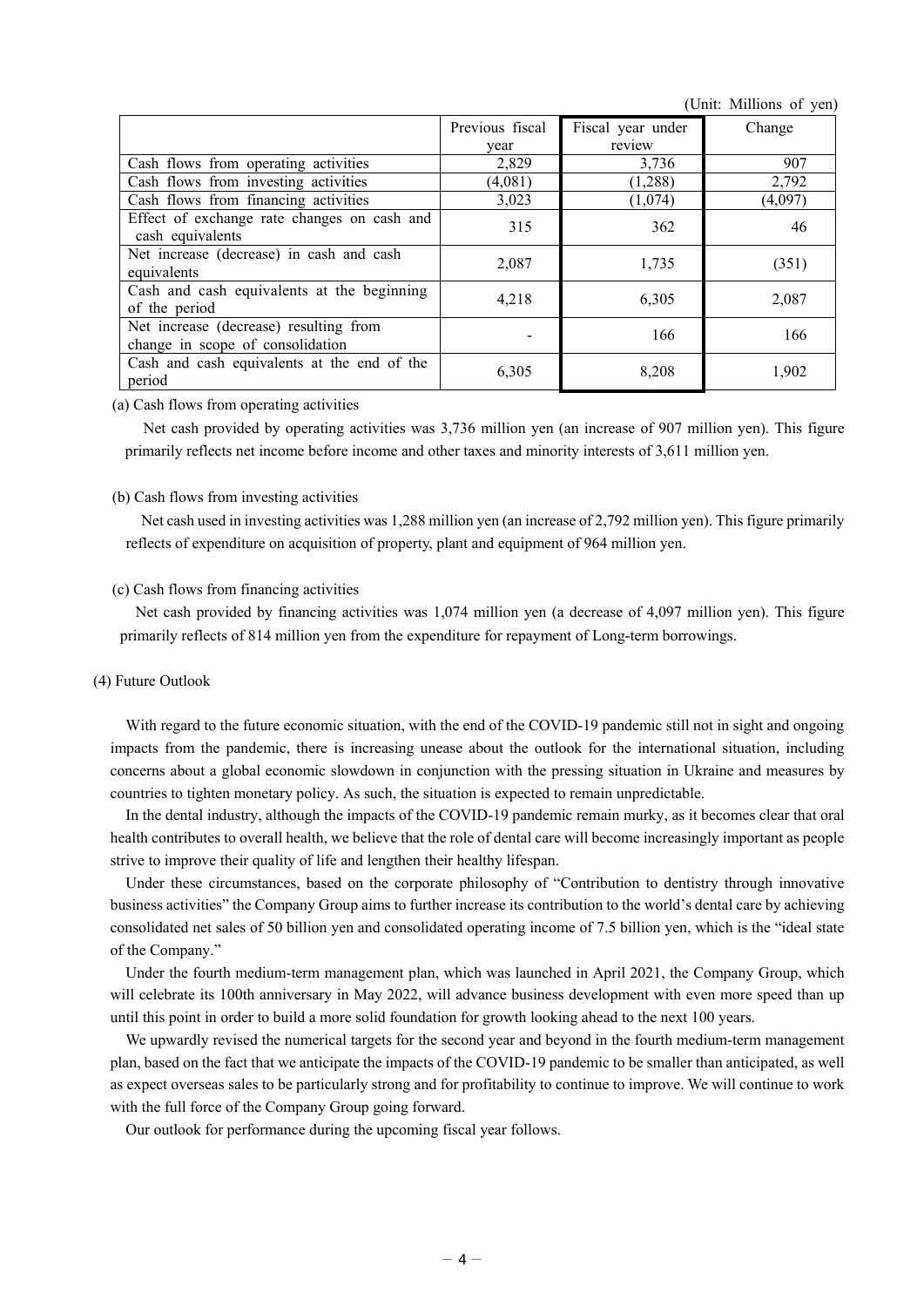(Unit: Millions of yen)

|                                            | Results for the fiscal<br>year ended March<br>31, 2022 | Outlook for the<br>fiscal year ending<br>March 31, 2023 | Change | Change $(\% )$ |
|--------------------------------------------|--------------------------------------------------------|---------------------------------------------------------|--------|----------------|
| <b>Sales</b>                               | 28,137                                                 | 29.314                                                  | 1,176  | 4.2            |
| Operating income                           | 3,217                                                  | 2,732                                                   | (484)  | (15.1)         |
| Ordinary income                            | 3,658                                                  | 2,850                                                   | (808)  | (22.1)         |
| Profit attributable to<br>owners of parent | 2,546                                                  | 1,975                                                   | (570)  | (22.4)         |

Major exchange rates: US Dollar: 115.00 yen; Euro: 130.00 yen; British Pound: 155.00 yen; Chinese Yuan: 18.00 yen

(5) Basic Policy on the Payment of Dividends and Dividends for the Fiscal Year under Review and Upcoming Fiscal Year

Shofu's basic policy consists of maintaining and continuing consistent dividend payments while striving to increase corporate value over the long term and return profits to shareholders, although actual payments reflect the need to ensure adequate capital to actively develop our businesses going forward, for example though R&D investment to expand our businesses overseas and develop new products while simultaneously working to strengthen our management base and improve our financial position.

Indicators for return of profits to shareholders include targeting a consolidated dividend payout ratio of at least 30% and setting a dividend on equity (DOE) ratio of 1.7% as a guideline, as we look to provide a consistent return through two dividend payments per year, one as a midterm dividend and the other as a year-end dividend.

The year-end dividend for the current fiscal year will be 26 yen, which is the sum of the ordinary dividend of 24 yen per share and the 100th anniversary commemorative dividend of 2 yen per share. Together with the midterm dividend of 13 yen per share, which has already been paid, the total annual dividend will be 39 yen per share.

The per share annual dividend for the upcoming fiscal year will consist of an ordinary dividend of 37 yen per share plus a year-end dividend of 2 yen in commemoration of our 100 year anniversary, resulting in a total annual dividend of 39 yen per share.

### 2. Basic Approach to the Selection of Accounting Standards

Out of consideration to time period comparability of consolidated financial statements and comparability with other corporations, the Company Group takes an approach of producing consolidated financial statements according to Japanese standards.

Regarding application of IFRS (International Financial Reporting Standards), the Company Group's approach is to comply with IFRS as appropriate considering various circumstances domestic and international.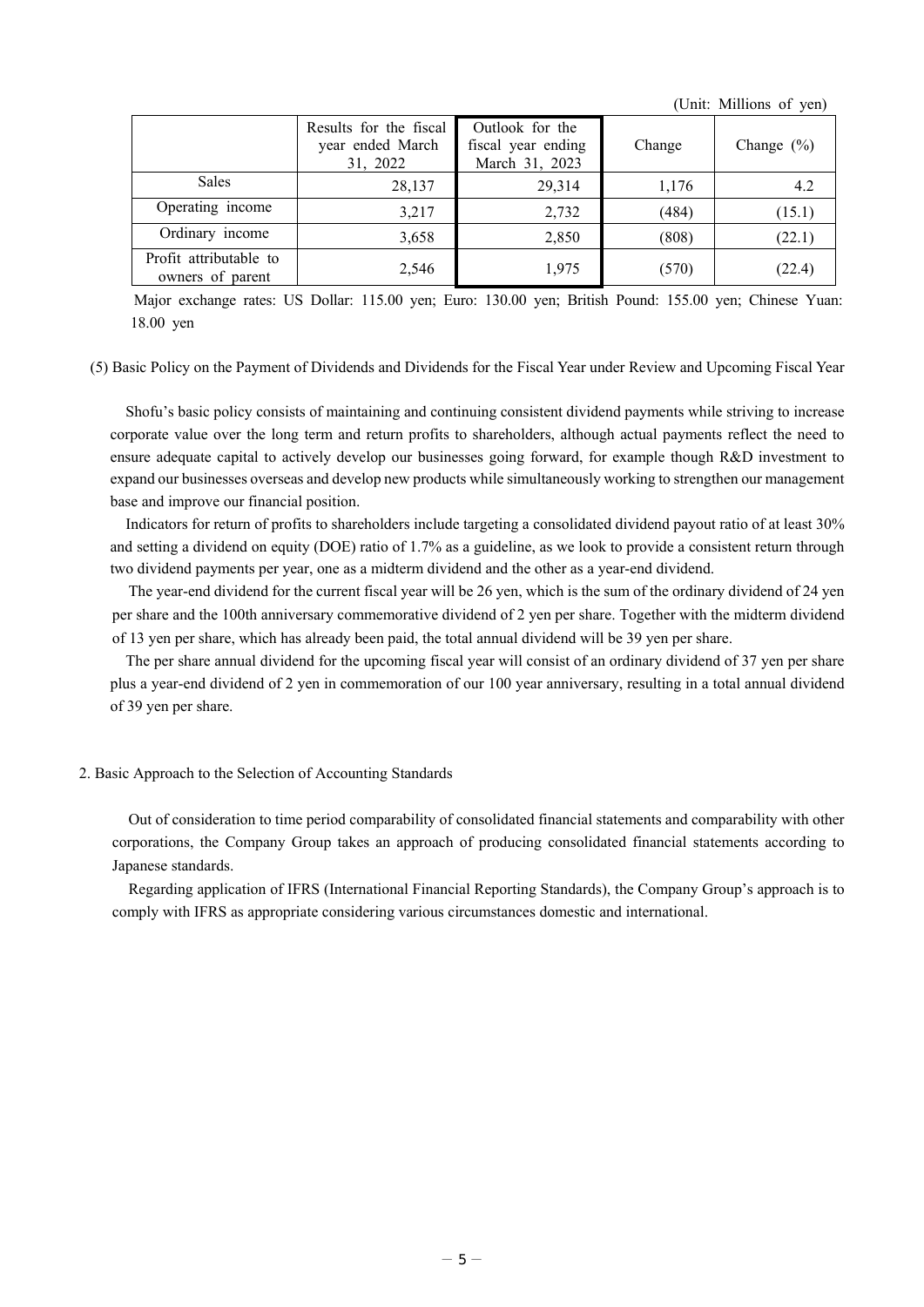# **3. Consolidated Financial Statements and Primary Notes**

# **(1) Consolidated Balance Sheets**

|                                        |                       | (Millions of yen)        |
|----------------------------------------|-----------------------|--------------------------|
|                                        | Previous fiscal year  | Fiscal year under review |
|                                        | (as of March 31,2021) | (as of March 31,2022)    |
| <b>Assets</b>                          |                       |                          |
| <b>Current assets</b>                  |                       |                          |
| Cash and deposits                      | 6,943                 | 9,064                    |
| Notes and accounts receivable-trade    | 3,205                 |                          |
| Notes receivable - trade               |                       | 204                      |
| Accounts receivable - trade            |                       | 3,089                    |
| Merchandises and finished goods        | 4,815                 | 5,303                    |
| Work in process                        | 1,222                 | 1,126                    |
| Raw materials and supplies             | 1,040                 | 1,125                    |
| Other                                  | 611                   | 555                      |
| Allowance for doubtful accounts        | (10)                  | (6)                      |
| <b>Total current assets</b>            | 17,829                | 20,462                   |
| <b>Noncurrent assets</b>               |                       |                          |
| Property, plant and equipment          |                       |                          |
| Buildings and structures               | 9,694                 | 9,837                    |
| Accumulated depreciation               | (5,744)               | (5,930)                  |
| Buildings and structures, net          | 3,949                 | 3,907                    |
| Machinery, equipment and vehicles      | 4,403                 | 4,758                    |
| Accumulated depreciation               | (3,598)               | (3,690)                  |
| Machinery, equipment and vehicles, net | 804                   | 1,067                    |
| Land                                   | 2,376                 | 2,408                    |
| Construction in progress               | 209                   | 352                      |
| Other                                  | 4,058                 | 4,223                    |
| Accumulated depreciation               | (3,391)               | (3,529)                  |
| Other, net                             | 667                   | 693                      |
| Total property, plant and equipment    | 8,008                 | 8,429                    |
| Intangible assets                      | 340                   | 427                      |
| Investments and other assets           |                       |                          |
| Investment securities                  | 9,977                 | 9,626                    |
| Deferred tax assets                    | 98                    | 107                      |
| Net defined benefit asset              | 1,134                 | 1,220                    |
| Other                                  | 431                   | 443                      |
| Allowance for doubtful accounts        | (6)                   | (7)                      |
| Total investments and other assets     | 11,635                | 11,390                   |
| <b>Total non-current assets</b>        | 19,983                | 20,247                   |
| <b>Total assets</b>                    | 37,813                | 40,709                   |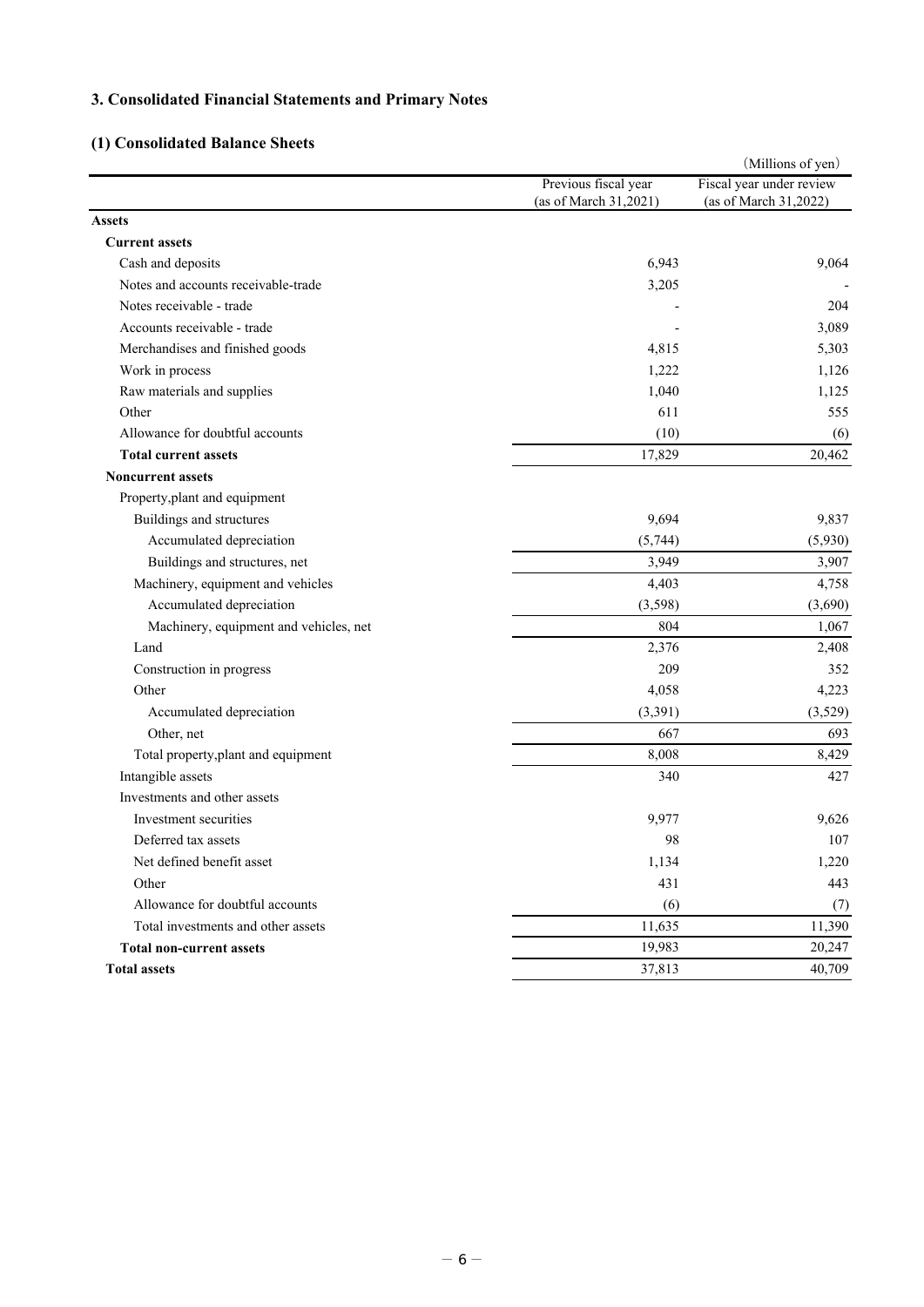|                                                       |                       | (Millions of yen)        |
|-------------------------------------------------------|-----------------------|--------------------------|
|                                                       | Previous fiscal year  | Fiscal year under review |
|                                                       | (as of March 31,2021) | (as of March 31,2022)    |
| <b>Liabilities</b>                                    |                       |                          |
| <b>Current liabilities</b>                            |                       |                          |
| Accounts payable-trade                                | 898                   | 928                      |
| Short-term loans payable                              | 98                    |                          |
| Current portion of long-term loans payable            | 584                   | 325                      |
| Income taxes payable                                  | 428                   | 656                      |
| Contract liabilities                                  |                       | 6                        |
| Provision for directors' bonuses                      | 42                    | 50                       |
| Other                                                 | 2,159                 | 2,469                    |
| <b>Total current liabilities</b>                      | 4,212                 | 4,437                    |
| <b>Noncurrent liabilities</b>                         |                       |                          |
| Long-term loans payable                               | 1,190                 | 1,153                    |
| Deferred tax liabilities                              | 1,375                 | 1,310                    |
| Net defined benefit liability                         | 243                   | 235                      |
| Other                                                 | 592                   | 633                      |
| <b>Total noncurrent liabilities</b>                   | 3,402                 | 3,332                    |
| <b>Total liabilities</b>                              | 7,614                 | 7,769                    |
| <b>Net assets</b>                                     |                       |                          |
| Shareholders' equity                                  |                       |                          |
| Capital stock                                         | 5,968                 | 5,968                    |
| Capital surplus                                       | 6,097                 | 6,123                    |
| Retained earnings                                     | 14,116                | 16,001                   |
| Treasury shares                                       | (145)                 | (115)                    |
| Total shareholders' equity                            | 26,037                | 27,978                   |
| Accumulated other comprehensive income                |                       |                          |
| Valuation difference on available-for-sale securities | 3,457                 | 3,426                    |
| Foreign currency translation adjustment               | (114)                 | 713                      |
| Remeasurements of defined benefit plans               | 644                   | 641                      |
| Total accumulated other comprehensive income          | 3,987                 | 4,781                    |
| <b>Subscription rights to shares</b>                  | 116                   | 116                      |
| <b>Non-controlling interests</b>                      | 57                    | 64                       |
| <b>Total net assets</b>                               | 30,198                | 32,940                   |
| <b>Total liabilities and net assets</b>               | 37,813                | 40,709                   |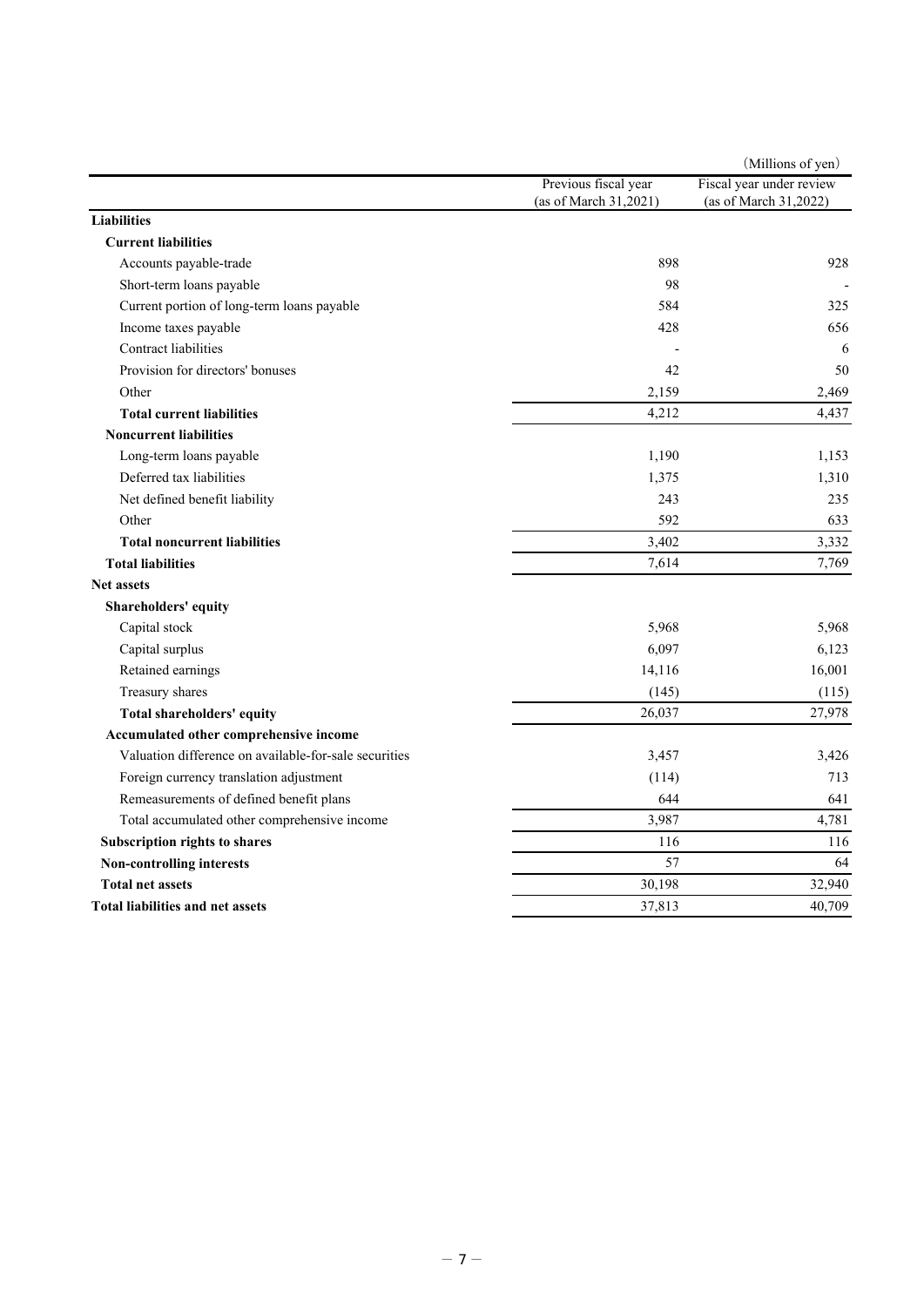## **(2) Consolidated Statements of Income and Comprehensive Income Consolidated Statements of Income**

|                                                               |                      | (Millions of yen)        |
|---------------------------------------------------------------|----------------------|--------------------------|
|                                                               | Previous fiscal year | Fiscal year under review |
|                                                               | (from April 1,2020   | (from April 1,2021       |
|                                                               | to March 31,2021)    | to March 31,2022)        |
| <b>Net sales</b>                                              | 24,680               | 28,137                   |
| <b>Cost of sales</b>                                          | 11,083               | 11,970                   |
| Gross profit                                                  | 13,596               | 16,167                   |
| Selling, general, and administrative expenses                 | 11,296               | 12,950                   |
| <b>Operating profit</b>                                       | 2,300                | 3,217                    |
| Non-operating income                                          |                      |                          |
| Interest income                                               | 17                   | 25                       |
| Dividend income                                               | 99                   | 111                      |
| Foreign exchange gains                                        | 146                  | 206                      |
| Share of profit of entities accounted for using equity method | 11                   | 1                        |
| Membership fee income                                         | 81                   | 94                       |
| Other                                                         | 327                  | 229                      |
| <b>Total non-operating income</b>                             | 684                  | 668                      |
| Non-operating expenses                                        |                      |                          |
| Interest expenses                                             | 14                   | 12                       |
| Sales discounts                                               | 160                  |                          |
| Membership fee                                                | 109                  | 157                      |
| Share issuance costs                                          | 98                   |                          |
| Other                                                         | 78                   | 56                       |
| <b>Total non-operating expenses</b>                           | 461                  | 226                      |
| Ordinary profit                                               | 2,523                | 3,658                    |
| <b>Extraordinary income</b>                                   |                      |                          |
| Gain on sales of non-current assets                           | 11                   |                          |
| Total extraordinary income                                    | 11                   |                          |
| <b>Extraordinary loss</b>                                     |                      |                          |
| Loss on retirement of non-current assets                      |                      | 47                       |
| Loss on remittance fraud at overseas subsidiary               | 101                  |                          |
| Impairment loss                                               | 63                   |                          |
| Total extraordinary losses                                    | 164                  | 47                       |
| Profit before income taxes                                    | 2,370                | 3,611                    |
| Income taxes-current                                          | 651                  | 1,091                    |
| Income taxes-deferred                                         | 20                   | (47)                     |
| <b>Total Income taxes</b>                                     | 672                  | 1,043                    |
| Profit                                                        | 1,698                | 2,567                    |
| Profit (loss) attributable to non-controlling interests       | 24                   | 20                       |
| Profit attributable to owners of parent                       | 1,674                | 2,546                    |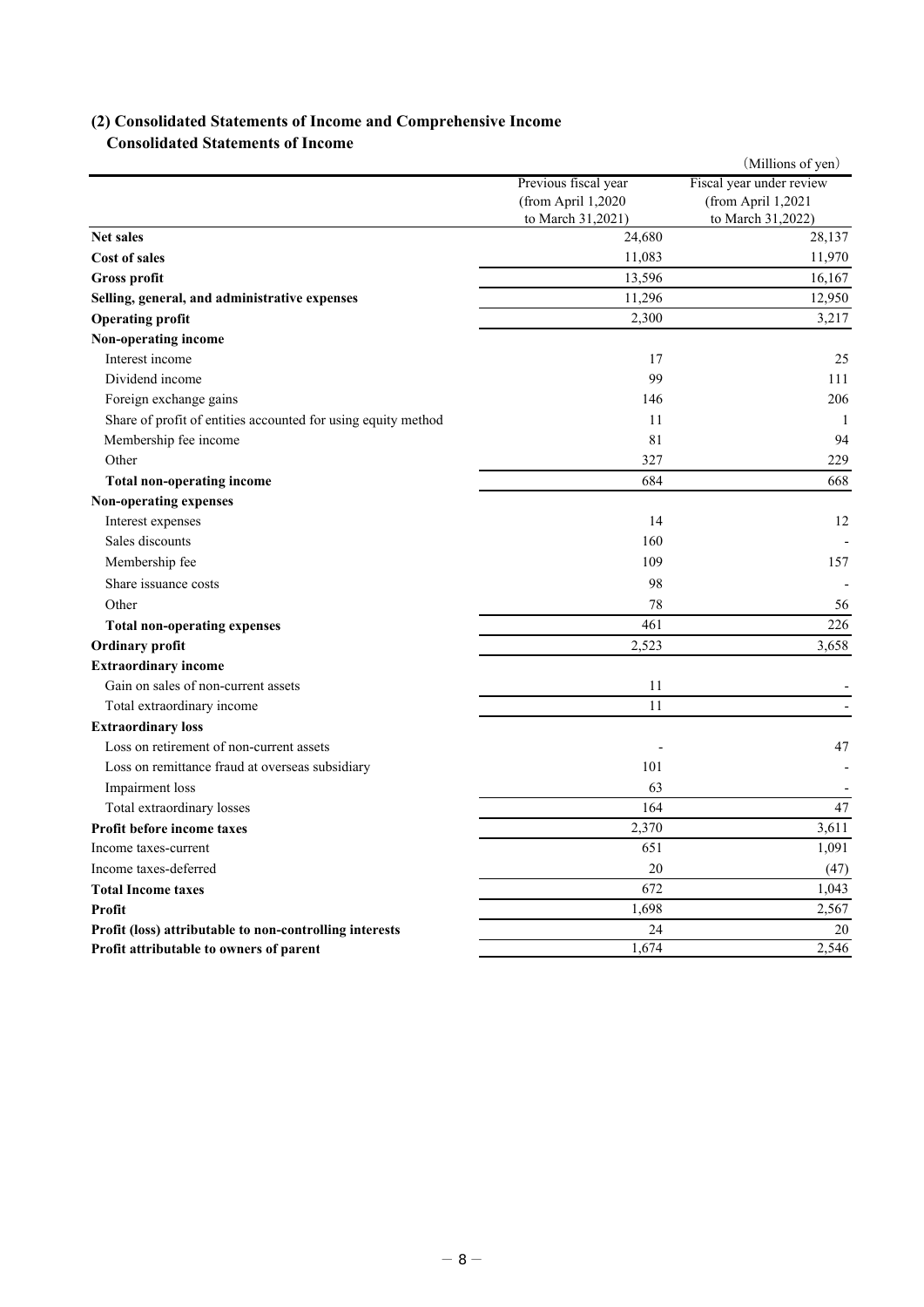# **Consolidated Statements of Comprehensive Income**

|                                                                |                      | (Millions of yen)        |
|----------------------------------------------------------------|----------------------|--------------------------|
|                                                                | Previous fiscal year | Fiscal year under review |
|                                                                | (from April $1,2020$ | (from April $1,2021$     |
|                                                                | to March 31,2021)    | to March 31,2022)        |
| Profit                                                         | 1,698                | 2,567                    |
| Other comprehensive income                                     |                      |                          |
| Valuation difference on available-for-sale securities          | 991                  | (31)                     |
| Foreign currency translation adjustment                        | 385                  | 833                      |
| Remeasurements of defined benefit plans, net of tax            | 543                  | (2)                      |
| Total other comprehensive income                               | 1,920                | 799                      |
| <b>Comprehensive income</b>                                    | 3,618                | 3,366                    |
| Comprehensive income attributable to:                          |                      |                          |
| Comprehensive income attributable to owners of parent          | 3,590                | 3,340                    |
| Comprehensive income attributable to non-controlling interests | 27                   | 26                       |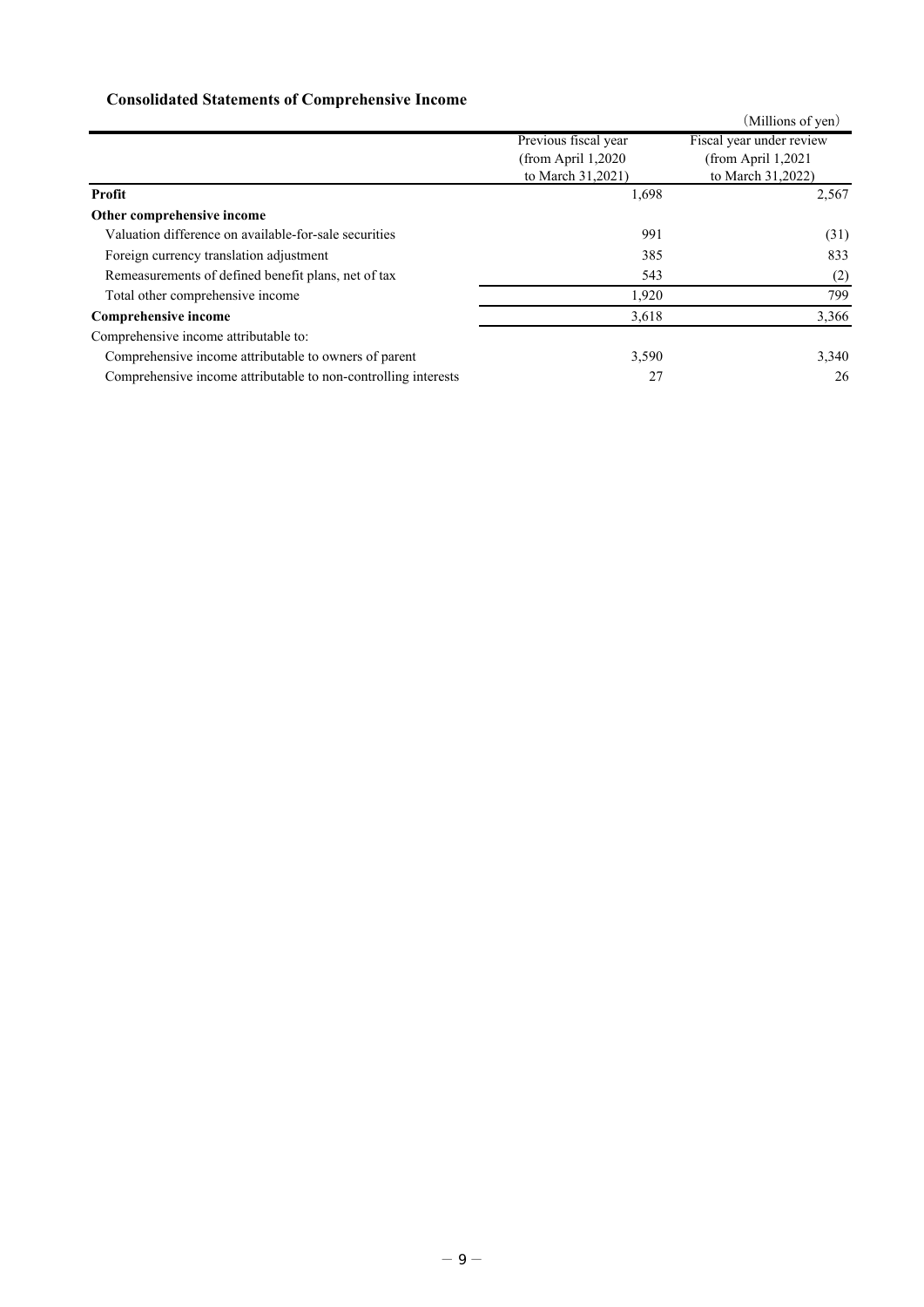### **(3) Consolidated Statements of Changes in Net Assets Previous fiscal year (from April 1, 2020 to March 31, 2021)**

|                                                                                          |               |                      |                          |                 | (Millions of yen)             |  |
|------------------------------------------------------------------------------------------|---------------|----------------------|--------------------------|-----------------|-------------------------------|--|
|                                                                                          |               | Shareholders' equity |                          |                 |                               |  |
|                                                                                          | Capital stock | Capital surplus      | Retained earnings        | Treasury shares | Total shareholders'<br>equity |  |
| Balance at beginning of current period                                                   | 4,474         | 4,586                | 12,840                   | (185)           | 21,715                        |  |
| Cumulative effects of changes in<br>accounting policies                                  |               |                      | ٠                        |                 |                               |  |
| Restated balance                                                                         | 4,474         | 4,586                | 12,840                   | (185)           | 21,715                        |  |
| Changes of items during period                                                           |               |                      |                          |                 |                               |  |
| Issuance of new shares through a<br>capital increase by way of third-<br>party allotment | 1,494         | 1,494                |                          |                 | 2,988                         |  |
| Dividends of surplus                                                                     |               |                      | (397)                    |                 | (397)                         |  |
| Profit attributable to owners of<br>parent                                               |               |                      | 1.674                    |                 | 1.674                         |  |
| Purchase of treasury shares                                                              |               |                      |                          | (0)             | (0)                           |  |
| Disposal of treasury shares                                                              |               | 16                   |                          | 40              | 56                            |  |
| Change in scope of consolidation                                                         |               |                      | $\overline{\phantom{a}}$ |                 |                               |  |
| Net changes of items other than<br>shareholders' equity                                  |               |                      |                          |                 |                               |  |
| Total changes of items during period                                                     | 1.494         | 1,510                | 1,276                    | 39              | 4,321                         |  |
| Balance at end of current period                                                         | 5,968         | 6,097                | 14,116                   | (145)           | 26,037                        |  |

|                                                                                          | Accumulated other comprehensive income                         |                           |                                                                |                                                       |                                  |                                  |                  |
|------------------------------------------------------------------------------------------|----------------------------------------------------------------|---------------------------|----------------------------------------------------------------|-------------------------------------------------------|----------------------------------|----------------------------------|------------------|
|                                                                                          | Valuation<br>difference on<br>available-for-sale<br>securities | translation<br>adjustment | Foreign currency Remeasurements<br>of defined benefit<br>plans | Total accumulated<br>other<br>comprehensive<br>income | Subscription rights<br>to shares | Non-<br>controlling<br>interests | Total net assets |
| Balance at beginning of current period                                                   | 2.465                                                          | (495)                     | 100                                                            | 2,071                                                 | 116                              | 33                               | 23,936           |
| Cumulative effects of changes in<br>accounting policies                                  |                                                                |                           |                                                                |                                                       |                                  |                                  |                  |
| Restated balance                                                                         | 2,465                                                          | (495)                     | 100                                                            | 2.071                                                 | 116                              | 33                               | 23,936           |
| Changes of items during period                                                           |                                                                |                           |                                                                |                                                       |                                  |                                  |                  |
| Issuance of new shares through a<br>capital increase by way of third-<br>party allotment |                                                                |                           |                                                                |                                                       |                                  |                                  | 2,988            |
| Dividends of surplus                                                                     |                                                                |                           |                                                                |                                                       |                                  |                                  | (397)            |
| Profit attributable to owners of<br>parent                                               |                                                                |                           |                                                                |                                                       |                                  |                                  | 1,674            |
| Purchase of treasury shares                                                              |                                                                |                           |                                                                |                                                       |                                  |                                  | (0)              |
| Disposal of treasury shares                                                              |                                                                |                           |                                                                |                                                       |                                  |                                  | 56               |
| Change in scope of consolidation                                                         |                                                                |                           |                                                                |                                                       |                                  |                                  | $\blacksquare$   |
| Net changes of items other than<br>shareholders' equity                                  | 991                                                            | 381                       | 543                                                            | 1,916                                                 |                                  | 23                               | 1,939            |
| Total changes of items during period                                                     | 991                                                            | 381                       | 543                                                            | 1,916                                                 | ٠                                | 23                               | 6,261            |
| Balance at end of current period                                                         | 3,457                                                          | (114)                     | 644                                                            | 3,987                                                 | 116                              | 57                               | 30,198           |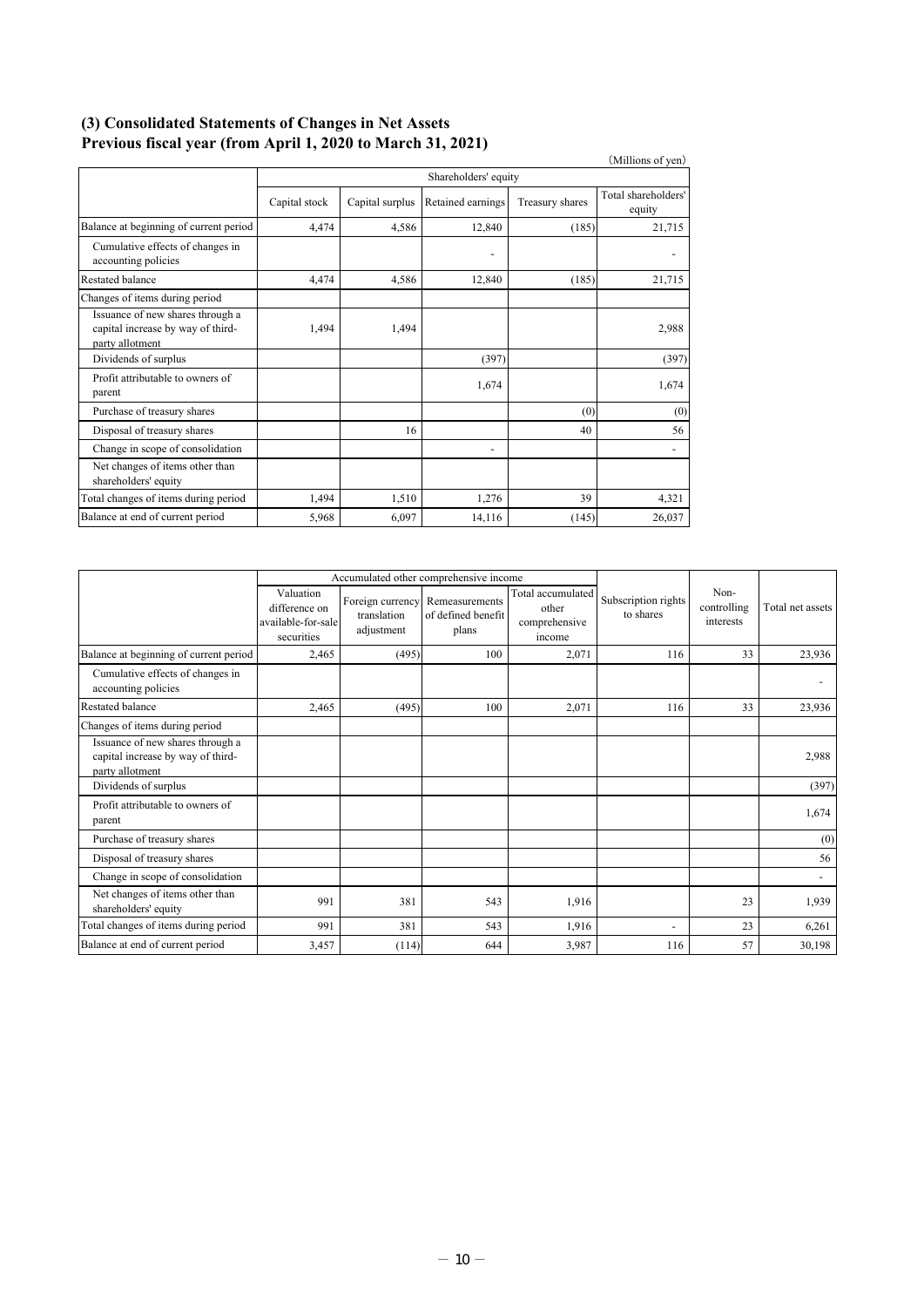|                                                                                          |               |                      |                   |                 | (Millions of yen)             |  |  |
|------------------------------------------------------------------------------------------|---------------|----------------------|-------------------|-----------------|-------------------------------|--|--|
|                                                                                          |               | Shareholders' equity |                   |                 |                               |  |  |
|                                                                                          | Capital stock | Capital surplus      | Retained earnings | Treasury shares | Total shareholders'<br>equity |  |  |
| Balance at beginning of current period                                                   | 5,968         | 6,097                | 14,116            | (145)           | 26,037                        |  |  |
| Cumulative effects of changes in<br>accounting policies                                  |               |                      | (0)               |                 | (0)                           |  |  |
| Restated balance                                                                         | 5,968         | 6,097                | 14,116            | (145)           | 26,036                        |  |  |
| Changes of items during period                                                           |               |                      |                   |                 |                               |  |  |
| Issuance of new shares through a<br>capital increase by way of third-<br>party allotment |               |                      |                   |                 |                               |  |  |
| Dividends of surplus                                                                     |               |                      | (604)             |                 | (604)                         |  |  |
| Profit attributable to owners of<br>parent                                               |               |                      | 2,546             |                 | 2,546                         |  |  |
| Purchase of treasury shares                                                              |               |                      |                   | (0)             | (0)                           |  |  |
| Disposal of treasury shares                                                              |               | 25                   |                   | 30              | 56                            |  |  |
| Change in scope of consolidation                                                         |               |                      | (57)              |                 | (57)                          |  |  |
| Net changes of items other than<br>shareholders' equity                                  |               |                      |                   |                 |                               |  |  |
| Total changes of items during period                                                     |               | 25                   | 1,885             | 30              | 1,941                         |  |  |
| Balance at end of current period                                                         | 5,968         | 6,123                | 16,001            | (115)           | 27,978                        |  |  |

# **Fiscal year under review (from April 1, 2021 to March 31, 2022)**

|                                                                                          |                                                                | Accumulated other comprehensive income |                                                                |                                                       |                                  |                                  |                  |
|------------------------------------------------------------------------------------------|----------------------------------------------------------------|----------------------------------------|----------------------------------------------------------------|-------------------------------------------------------|----------------------------------|----------------------------------|------------------|
|                                                                                          | Valuation<br>difference on<br>available-for-sale<br>securities | translation<br>adjustment              | Foreign currency Remeasurements<br>of defined benefit<br>plans | Total accumulated<br>other<br>comprehensive<br>income | Subscription rights<br>to shares | Non-<br>controlling<br>interests | Total net assets |
| Balance at beginning of current period                                                   | 3,457                                                          | (114)                                  | 644                                                            | 3,987                                                 | 116                              | 57                               | 30,198           |
| Cumulative effects of changes in<br>accounting policies                                  |                                                                |                                        |                                                                |                                                       |                                  |                                  | (0)              |
| <b>Restated balance</b>                                                                  | 3,457                                                          | (114)                                  | 644                                                            | 3,987                                                 | 116                              | 57                               | 30,197           |
| Changes of items during period                                                           |                                                                |                                        |                                                                |                                                       |                                  |                                  |                  |
| Issuance of new shares through a<br>capital increase by way of third-<br>party allotment |                                                                |                                        |                                                                |                                                       |                                  |                                  |                  |
| Dividends of surplus                                                                     |                                                                |                                        |                                                                |                                                       |                                  |                                  | (604)            |
| Profit attributable to owners of<br>parent                                               |                                                                |                                        |                                                                |                                                       |                                  |                                  | 2,546            |
| Purchase of treasury shares                                                              |                                                                |                                        |                                                                |                                                       |                                  |                                  | (0)              |
| Disposal of treasury shares                                                              |                                                                |                                        |                                                                |                                                       |                                  |                                  | 56               |
| Change in scope of consolidation                                                         |                                                                |                                        |                                                                |                                                       |                                  |                                  | (57)             |
| Net changes of items other than<br>shareholders' equity                                  | (31)                                                           | 827                                    | (2)                                                            | 793                                                   |                                  | 7                                | 801              |
| Total changes of items during period                                                     | (31)                                                           | 827                                    | (2)                                                            | 793                                                   | ٠                                | 7                                | 2,742            |
| Balance at end of current period                                                         | 3,426                                                          | 713                                    | 641                                                            | 4,781                                                 | 116                              | 64                               | 32,940           |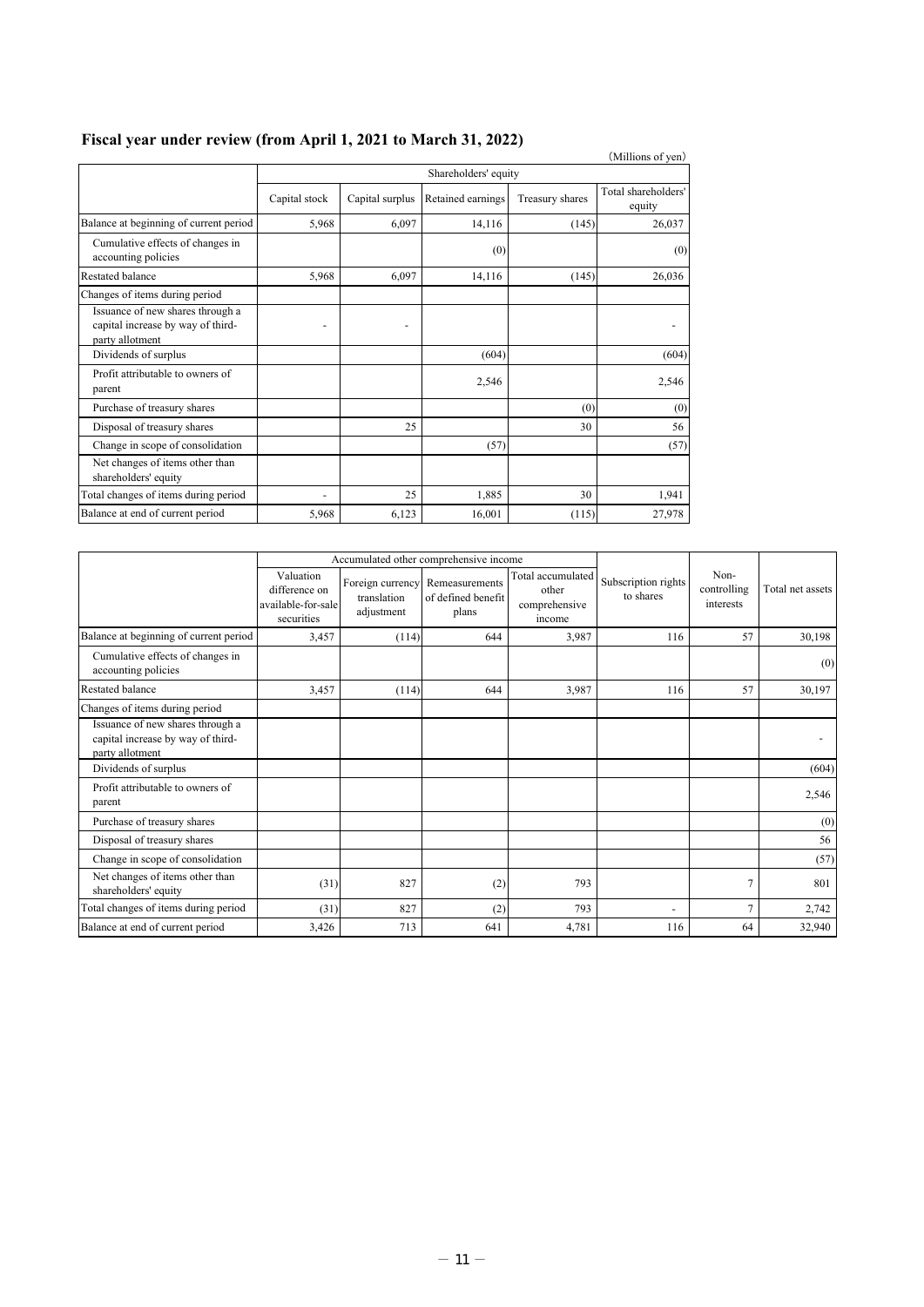## **(4) Consolidated Statements of Cash Flows**

|                                                                      |                                                                 | (Millions of yen)                                                   |
|----------------------------------------------------------------------|-----------------------------------------------------------------|---------------------------------------------------------------------|
|                                                                      | Previous fiscal year<br>(from April 1,2020<br>to March 31,2021) | Fiscal year under review<br>(from April 1,2021<br>to March 31,2022) |
| Net cash provided by (used in) operating activities                  |                                                                 |                                                                     |
| Profit before income taxes                                           | 2,370                                                           | 3,611                                                               |
| Depreciation                                                         | 955                                                             | 901                                                                 |
| Impairment loss                                                      | 63                                                              |                                                                     |
| Increase (decrease) in allowance for doubtful accounts               | (11)                                                            | (1)                                                                 |
| Increase (decrease) in net defined benefit liability                 | 5                                                               | (126)                                                               |
| Interest and dividend income                                         | (117)                                                           | (136)                                                               |
| Interest expenses                                                    | 14                                                              | 12                                                                  |
| Foreign exchange losses (gains)                                      | (156)                                                           | (47)                                                                |
| Share issuance costs                                                 | 98                                                              |                                                                     |
| Loss (gain) on sales of property, plant and equipment                | (11)                                                            |                                                                     |
| Share of loss (profit) of entities accounted for using equity method | (11)                                                            | (1)                                                                 |
| Decrease (increase) in notes and accounts receivable - trade         | 44                                                              | 23                                                                  |
| Decrease (increase) in inventories                                   | (170)                                                           | (102)                                                               |
| Increase (decrease) in notes and accounts payable - trade            | (22)                                                            | (153)                                                               |
| Other, net                                                           | 84                                                              | 392                                                                 |
| Subtotal                                                             | 3,134                                                           | 4,371                                                               |
| Interest and dividend income received                                | 117                                                             | 224                                                                 |
| Interest expenses paid                                               | (16)                                                            | (10)                                                                |
| Income taxes paid                                                    | (406)                                                           | (848)                                                               |
| Net cash provided by (used in) operating activities                  | 2,829                                                           | 3,736                                                               |
| Cash flows from investing activities                                 |                                                                 |                                                                     |
| Payments into time deposits                                          | (645)                                                           | (769)                                                               |
| Proceeds from withdrawal of time deposits                            | 624                                                             | 554                                                                 |
| Purchase of securities                                               | (5)                                                             |                                                                     |
| Proceeds from redemption of securities                               | 10                                                              |                                                                     |
| Purchase of property, plant and equipment                            | (1,048)                                                         | (964)                                                               |
| Proceeds from sales of property, plant and equipment                 | 11                                                              |                                                                     |
| Purchase of intangible assets                                        | (56)                                                            | (101)                                                               |
| Purchase of investment securities                                    | (2,889)                                                         |                                                                     |
| Payments of loans receivable                                         | (12)                                                            | (6)                                                                 |
| Collection of loans receivable                                       | 6                                                               | 10                                                                  |
| Other, net                                                           | (77)                                                            | (12)                                                                |
| Net cash provided by (used in) investing activities                  | (4,081)                                                         | (1,288)                                                             |
| Cash flows from financing activities                                 |                                                                 |                                                                     |
| Net increase (decrease) in short-term borrowings                     | (338)                                                           | (91)                                                                |
| Repayments of lease obligations                                      | (58)                                                            | (61)                                                                |
| Proceeds from long-term loans payable                                | 1,300                                                           | 517                                                                 |
| Repayments of long-term loans payable                                | (368)                                                           | (814)                                                               |
| Proceeds from issuance of shares                                     | 2,890                                                           |                                                                     |
| Decrease (increase) in treasury shares                               | (0)                                                             | (0)                                                                 |
| Cash dividends paid                                                  | (397)                                                           | (604)                                                               |
| Dividends paid to non-controlling interests                          | (4)                                                             | (19)                                                                |
| Net cash provided by (used in) financing activities                  | 3,023                                                           | (1,074)                                                             |
| Effect of exchange rate change on cash and cash equivalents          | 315                                                             | 362                                                                 |
| Net increase (decrease) in cash and cash equivalents                 | 2,087                                                           | 1,735                                                               |
| Cash and cash equivalents at beginning of period                     | 4,218                                                           | 6,305                                                               |
|                                                                      |                                                                 |                                                                     |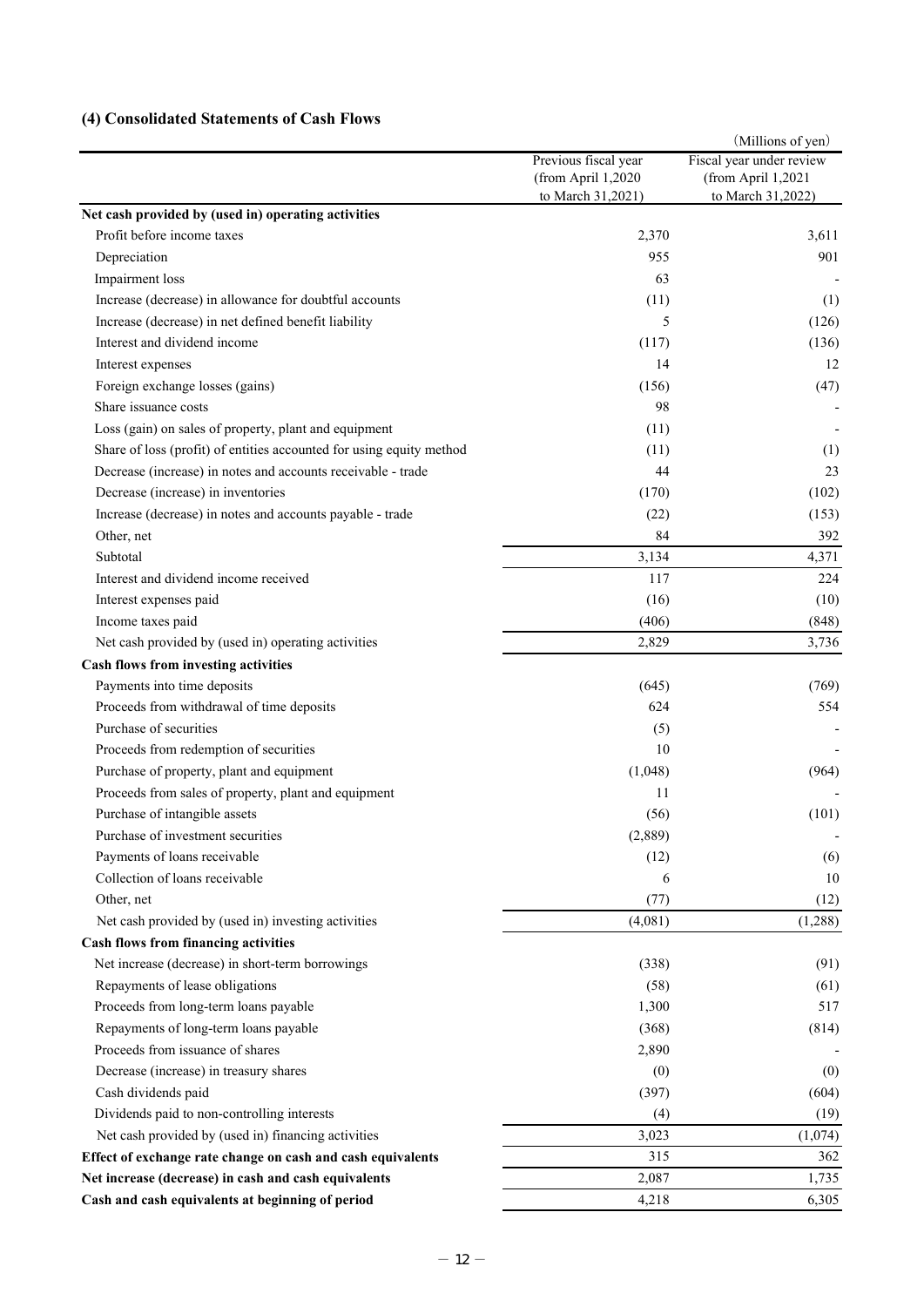|       | 166                      |
|-------|--------------------------|
|       |                          |
| 6.305 | 8.208                    |
|       | $\overline{\phantom{0}}$ |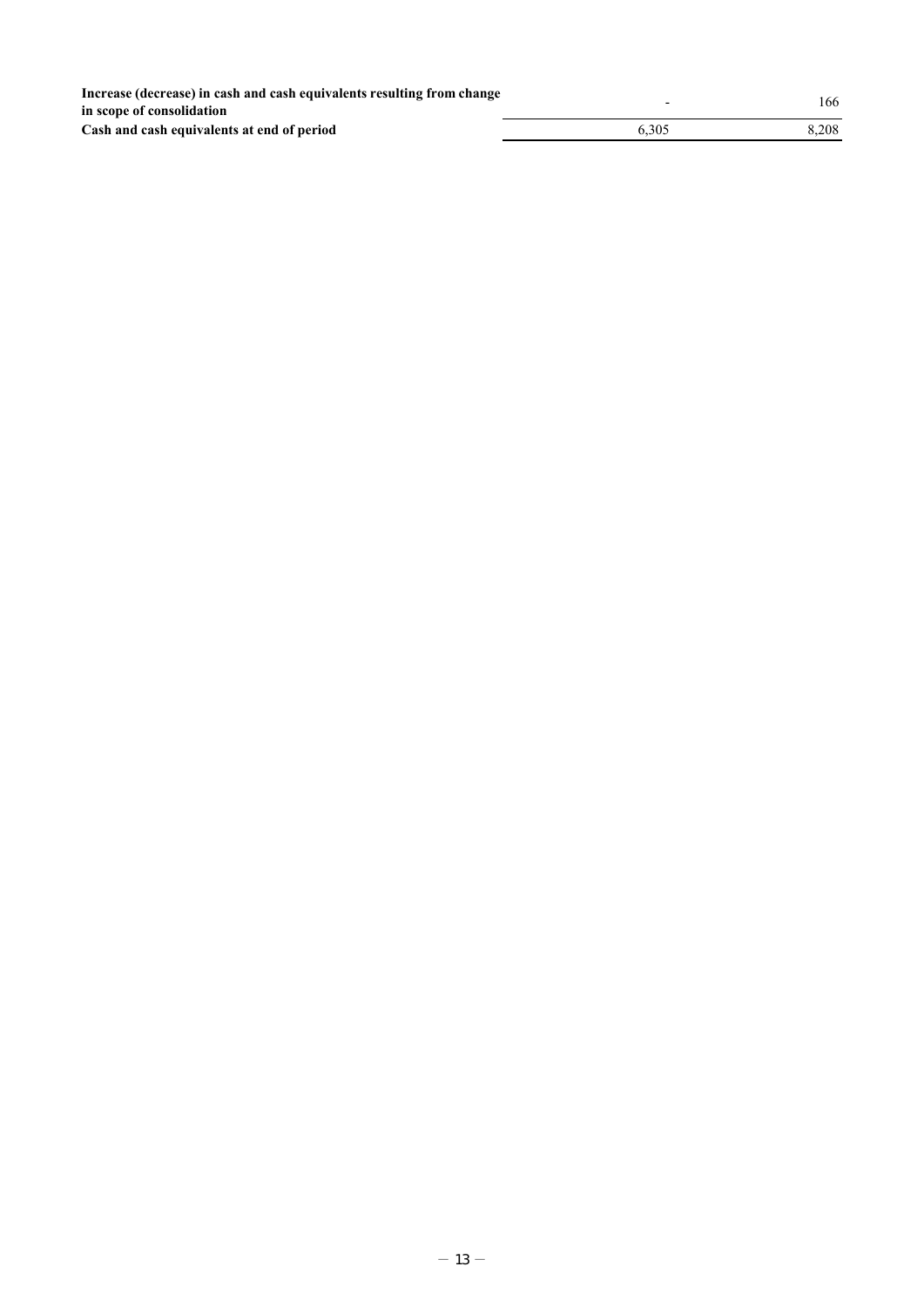#### (5) Notes to Consolidated Financial Statements

(Notes Relating to Assumptions for the Going Concern) Not applicable.

#### (Changes in Accounting Principles)

### (Application of Accounting Standard for Revenue Recognition, Etc.)

Starting from the beginning of the consolidated fiscal year under review, we have applied "Accounting Standard for Revenue Recognition" (ASBJ Statement No. 29 of March 31, 2020; hereinafter referred to as the "Standard for Revenue Recognition") and other standards. Accordingly, we now recognize revenue in amounts projected to be received in exchange for goods or services at the point in time when the control over the promised goods or services have been transferred to the customer. As a result of this, some expenses which we had previously recorded as cost of sales and selling, general, and administrative expenses, as well as sales discounts, which were previously recorded as non-operating expenses, have been deducted from net sales as amounts constituting compensation paid to customers, starting of the consolidated fiscal year under review.

The Standard for Revenue Recognition and other standards are applied in accordance with the transitional procedures outlined in the proviso of item 84 of the Standard for Revenue Recognition. The new standard is applied from beginning of the consolidated fiscal year under review, and the cumulative amount of impact of retrospectively applying this new standard to periods prior to the beginning of the consolidated fiscal year under review is added to or deducted from the balance of retained earnings at the beginning of the consolidated fiscal year under review.

"Notes and accounts receivable-trade" presented in "Current assets" in the consolidated balance sheets for the previous consolidated fiscal year is included in "Notes receivable-trade" and "Accounts receivable-trade" from the consolidated fiscal year under review, while "Other," which had been presented in "Current liabilities," is included in "Contract liabilities" and "Other" from the consolidated fiscal year under review. However, in accordance with the transitional procedures outlined in item 89-2 of the Standard for Revenue Recognition, the information for the previous consolidated fiscal year has not been reclassified to reflect the change in the method of presentation.

As a result, on the consolidated statements of income for the consolidated fiscal year under review, compared to the figures before the application of the Standard for Revenue Recognition and other standards, net sales decreased by 192 million yen. In addition, operating income decreased by 160 million yen due to a decrease of 20 million yen in cost of sales and a decrease of 11 million yen in selling, general, and administrative expenses. However, due to a decrease of 156 million yen in non-operating expenses, the impacts on ordinary income and profit before income taxes were minor. The impact on the beginning balance of retained earnings was minor as well.

### (Application of Accounting Standard for Fair Value Measurement, Etc.)

Starting from the beginning of the consolidated fiscal year under review, we have applied "Accounting Standard for Fair Value Measurement" (ASBJ Statement No. 30 of July 4, 2019; hereinafter referred to as the "Fair Value Measurement Standard") and other standards. New accounting principles stipulated by the Fair Value Measurement Standard will be applied prospectively in accordance with the transitional procedures outlined in item 19 of the Fair Value Measurement Standard and item 44-2 of "Accounting Standard for Financial Instruments" (ASBJ Statement No. 10 of July 4, 2019). The application of these standards has no impact on the consolidated financial statements.

### ( Changes in the Method of Presentation)

### (Consolidated Statements of Income)

"Subsidy income" under "Non-operating income," which was presented independently in the previous consolidated fiscal year, became less than 10% of the total amount of "Non-operating income," and is therefore included in "Other" from the consolidated fiscal year under review. Consolidated financial statements for the previous consolidated fiscal year have been reclassified in order to reflect this change in the method of presentation.

As a result, the 185 million yen of "Subsidy income" and 142 million yen of "Other," which were presented in "Non-operating income" in the Consolidated Statements of Income for the previous consolidated fiscal year, have been reclassified as 327 million yen of "Other."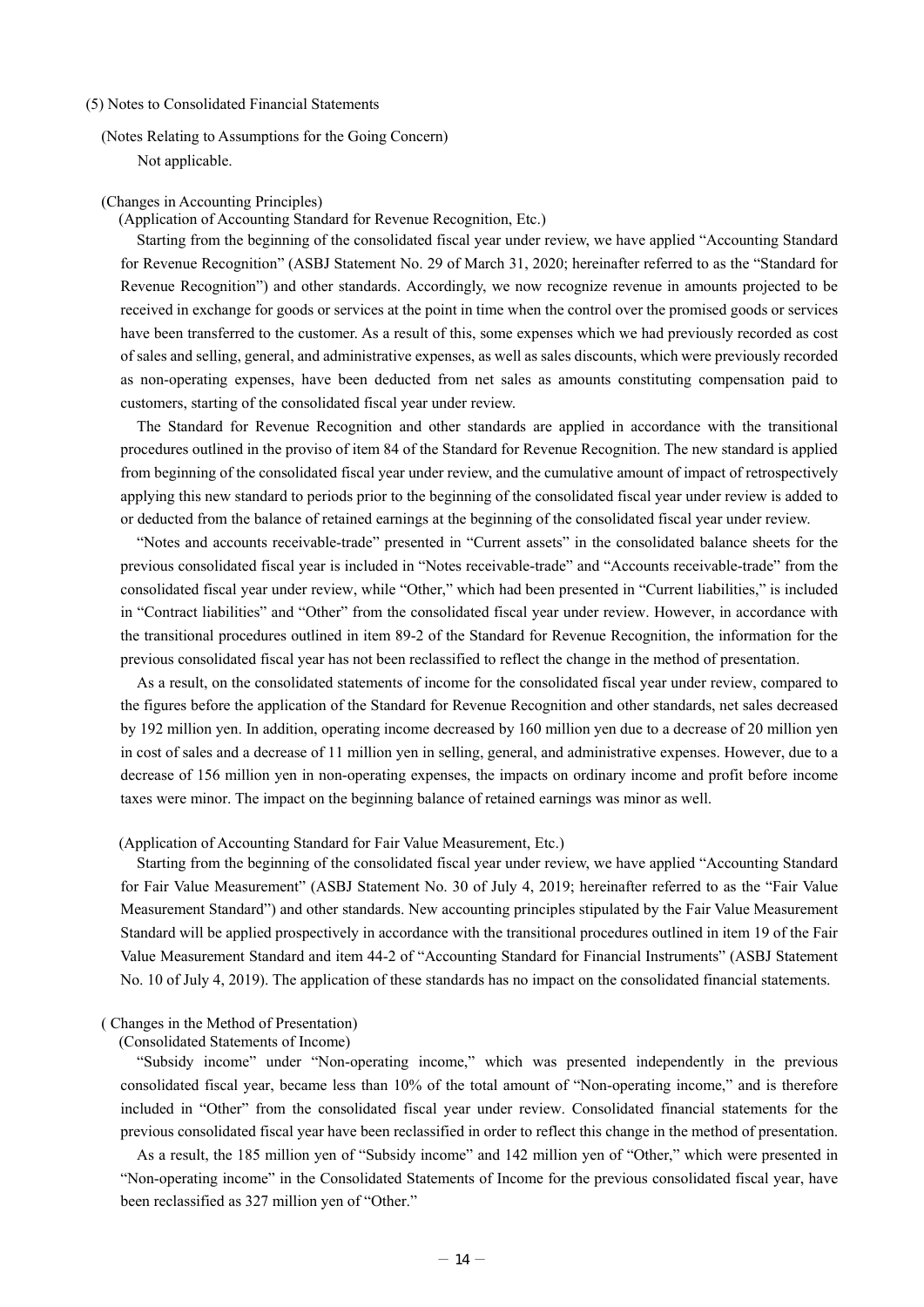### (Consolidated Statements of Cash Flows)

"Subsidy income" under "Net cash provided by (used in) operating activities," as well as "Proceeds from subsidy income" below the subtotal, which were presented independently in the previous consolidated fiscal year, became of minor importance and are therefore included in "Other, net" from the consolidated fiscal year under review. Consolidated financial statements for the previous consolidated fiscal year have been reclassified in order to reflect this change in the method of presentation.

As a result, the negative 185 million yen of "Subsidy income" under "Net cash provided by (used in) operating activities," as well as the 185 million yen of "Proceeds from subsidy income" below the subtotal as presented in the consolidated statements of cash flows in the previous consolidated fiscal year have been reclassified as "Other, net."

#### (Additional Information)

(Application of Tax Effect Accounting with regard to the Transition from the Consolidated Taxation System to the Group Tax Sharing System)

The Company and some of its domestic consolidated subsidiaries will transition from the Consolidated Taxation System to the Group Tax Sharing System from the following consolidated fiscal year. However, they will not apply Paragraph 44 of the "Implementation Guidance on Tax Effect Accounting" (ASBJ Guidance No. 28, February 16, 2018) to items revised under the non-consolidated taxation system in connection with the transition to the group tax sharing system established under the "Act for Partial Amendment of the Income Tax Act, etc." (Act No. 8 of 2020) and the transition to the group tax sharing system otherwise, per application of Paragraph 3 of the "Practical Solution on the Treatment of Tax Effect Accounting for the Transition from the Consolidated Taxation System to the Group Tax Sharing System" (PITF No. 39, March 31, 2020), but instead apply the pre-amendment income tax provisions to the amount of deferred tax assets and deferred tax liabilities.

Starting from the beginning of the first quarter of the following consolidated fiscal year, the Company and some of its domestic subsidiaries plan to apply the "Practical Solution on the Accounting and Disclosure Under the Group Tax Sharing System" (PITF No. 42, August 12, 2021), which stipulates the accounting treatment and handling of disclosure of income taxes, local income taxes, and tax effect accounting for companies applying the Group Tax Sharing System.

### (Segment Information)

#### 1. Reportable Segments

Financial statements that break out the company's reportable segments are available, and those segments are targeted for regular examination as the Board of Directors allocates management resources and to evaluate business performance.

The Group's businesses include the dental business, nail care business, and other businesses (manufacture and sale of industrial materials and equipment). We develop comprehensive domestic and overseas strategies for each of these businesses and conduct associated operations accordingly.

Consequently, we use the dental business, nail care business, and other businesses as our reportable segments.

The dental business segment consists of the manufacture, sale, and repair of dental materials and equipment. The nail care business segment consists of the manufacture and sale of beauty and health devices related to nail care and cosmetics as well as associated service operations. The other businesses segment consists of the manufacture and sale of industrial materials and equipment.

### 2. Methods used to calculate sales, gains (losses), assets, liabilities, and other figures for the reportable segments

The accounting policies for the reportable segments are basically the same as those described in "Important considerations in the preparation of consolidated financial statements."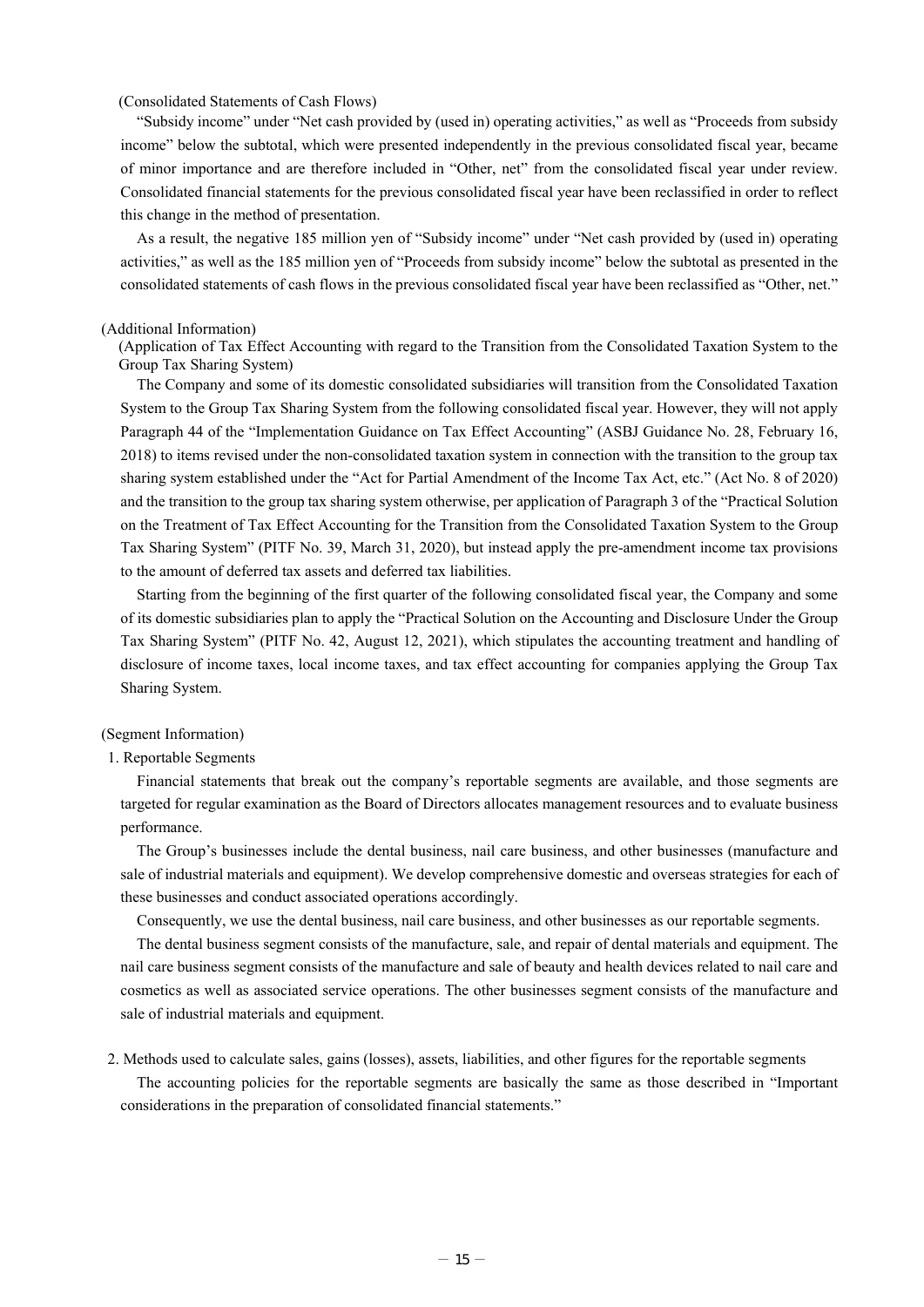3. Information regarding sales, gains(loss), assets, liabilities, and revenue decomposition information by reportable segment

| Previous fiscal year under review (April 1, 2020 $-$ March 31, 2021) |  |
|----------------------------------------------------------------------|--|
|----------------------------------------------------------------------|--|

|                                                                        |                           |                       |                     |                |                    | (Millions of yen)                               |
|------------------------------------------------------------------------|---------------------------|-----------------------|---------------------|----------------|--------------------|-------------------------------------------------|
|                                                                        | Dental<br><b>Business</b> | Nail care<br>business | Other<br>businesses | Total          | Adjustment<br>$*1$ | Consolidated<br>financial<br>statements<br>$*2$ |
| Net sales<br>(1) Sales to external<br>customers                        | 22,334                    | 2,268                 | 76                  | 24,680         |                    | 24,680                                          |
| (2) Internal sales or<br>transfers                                     | $\mathbf{0}$              |                       | $\overline{4}$      | $\overline{4}$ | (4)                |                                                 |
| Total                                                                  | 22,334                    | 2,268                 | 81                  | 24,685         | (4)                | 24,680                                          |
| Segment profit                                                         | 2,091                     | 201                   | $\overline{2}$      | 2,294          | 5                  | 2,300                                           |
| Segment assets                                                         | 29,134                    | 1,729                 | 108                 | 30,972         | 6,841              | 37,813                                          |
| Other items                                                            |                           |                       |                     |                |                    |                                                 |
| Depreciation expense                                                   | 914                       | 35                    | 5                   | 955            |                    | 955                                             |
| Share of profit of entities<br>accounted for using equity<br>method    | 11                        |                       |                     | 11             |                    | 11                                              |
| Impairment loss *3                                                     | 63                        |                       |                     | 63             |                    | 63                                              |
| Investment in entities<br>accounted for using<br>equity method         | 2,901                     |                       |                     | 2,901          |                    | 2,901                                           |
| Increase in property,<br>plant, and equipment and<br>intangible assets | 1,078                     | 18                    | $\boldsymbol{0}$    | 1,097          |                    | 1,097                                           |

\*1 (1) The 5 million yen adjustment to segment profit serves to cancel out transactions between segments.

 (2) The 6,841 million yen adjustment to segment assets includes companywide assets that are not allocated to any single segment, primarily surplus operating funds (cash and deposits) and long-term investment funds (investment securities, etc.).

- \*2 Segment profit equals the operating income on consolidated financial statements.
- \*3 The Company resolved to rebuild its welfare facilities, etc. and conducted the decision making regarding their demolition. As a result, the book value of these assets was reduced to the recoverable amount, and this reduction amount and the demolition cost were recognized as an impairment loss of 63 million yen.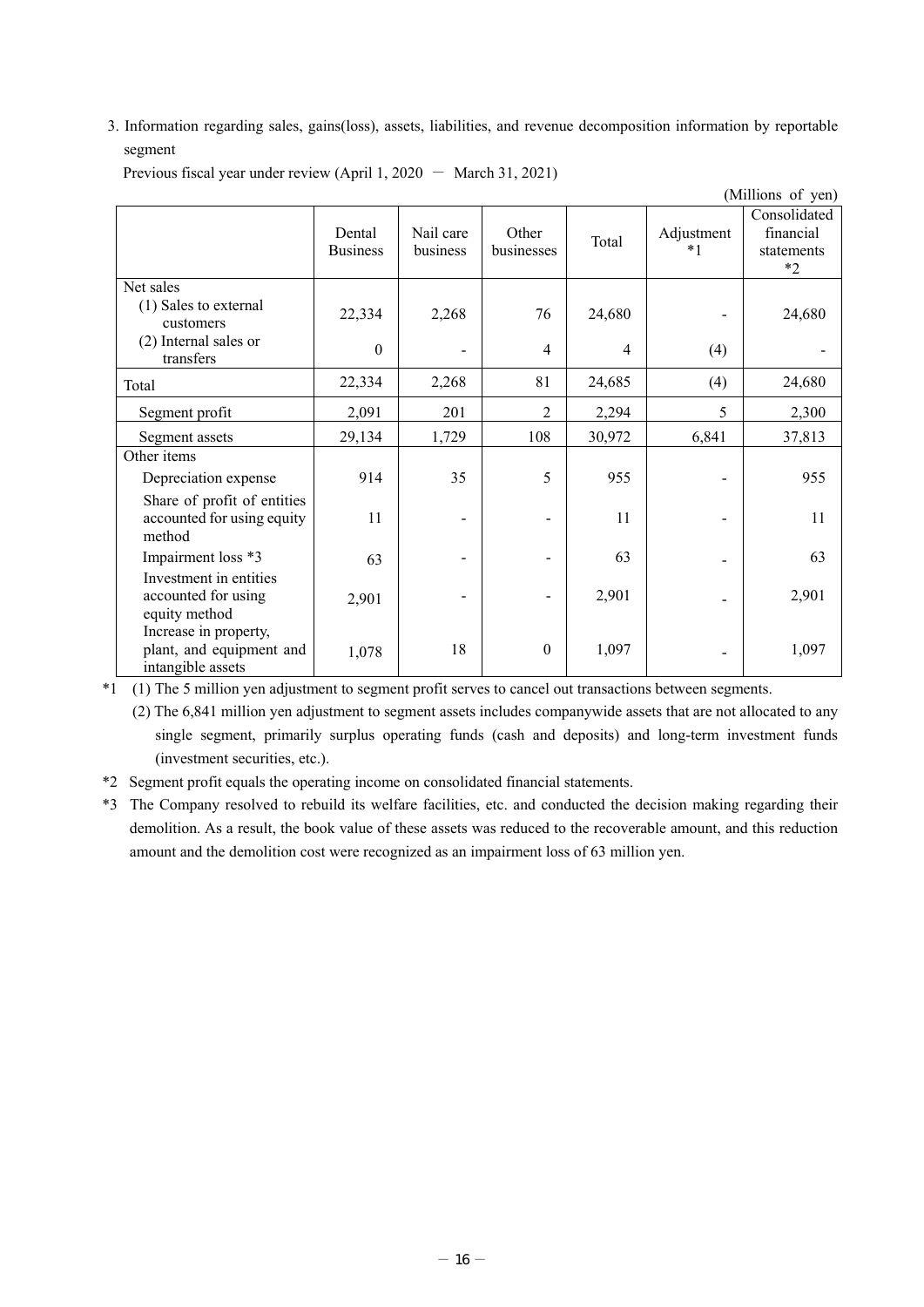|                                                                        |                           |                       |                     |        |                    | (Millions of yen)                               |
|------------------------------------------------------------------------|---------------------------|-----------------------|---------------------|--------|--------------------|-------------------------------------------------|
|                                                                        | Dental<br><b>Business</b> | Nail care<br>business | Other<br>businesses | Total  | Adjustment<br>$*1$ | Consolidated<br>financial<br>statements<br>$*2$ |
| Net sales<br>(1) Sales to external<br>customers                        | 25,876                    | 2,168                 | 92                  | 28,137 |                    | 28,137                                          |
| (2) Internal sales or<br>transfers                                     |                           |                       | 6                   | 6      | (6)                |                                                 |
| Total                                                                  | 25,876                    | 2,168                 | 99                  | 28,144 | (6)                | 28,137                                          |
| Segment profit                                                         | 3,065                     | 131                   | 14                  | 3,211  | 5                  | 3,217                                           |
| Segment assets                                                         | 32,046                    | 1,745                 | 110                 | 33,901 | 6,807              | 40,709                                          |
| Other items<br>Depreciation expense<br>Share of profit of entities     | 867                       | 29                    | 3                   | 901    |                    | 901                                             |
| accounted for using equity<br>method                                   | 1                         |                       |                     | 1      |                    |                                                 |
| Impairment loss                                                        |                           |                       |                     |        |                    |                                                 |
| Investment in entities<br>accounted for using<br>equity method         | 2,814                     |                       |                     | 2,814  |                    | 2,814                                           |
| Increase in property,<br>plant, and equipment and<br>intangible assets | 1,070                     | 29                    | $\mathbf{0}$        | 1,100  |                    | 1,100                                           |

Fiscal year under review (April 1, 2021 - March 31, 2022)

\*1 (1) The 5 million yen adjustment to segment profit serves to cancel out transactions between segments.

 (2) The 6,807 million yen adjustment to segment assets includes companywide assets that are not allocated to any single segment, primarily surplus operating funds (cash and deposits) and long-term investment funds (investment securities, etc.).

- \*2 Segment profit equals the operating income on consolidated financial statements.
- \*3 As stated in "Changes in the Method of Presentation," starting from the consolidated financial statements for the consolidated fiscal year under review, the Company has applied the Accounting Standard for Revenue Recognition and other standards, and changed the accounting treatment of revenue recognition. Accordingly, the methods used to calculate segment profit or loss were changed in the same manner. As a result of this change, in comparison with the previous method, net sales of "Dental business" for the consolidated fiscal year under review decreased by 192 million yen, and segment profit decreased by 162 million yen.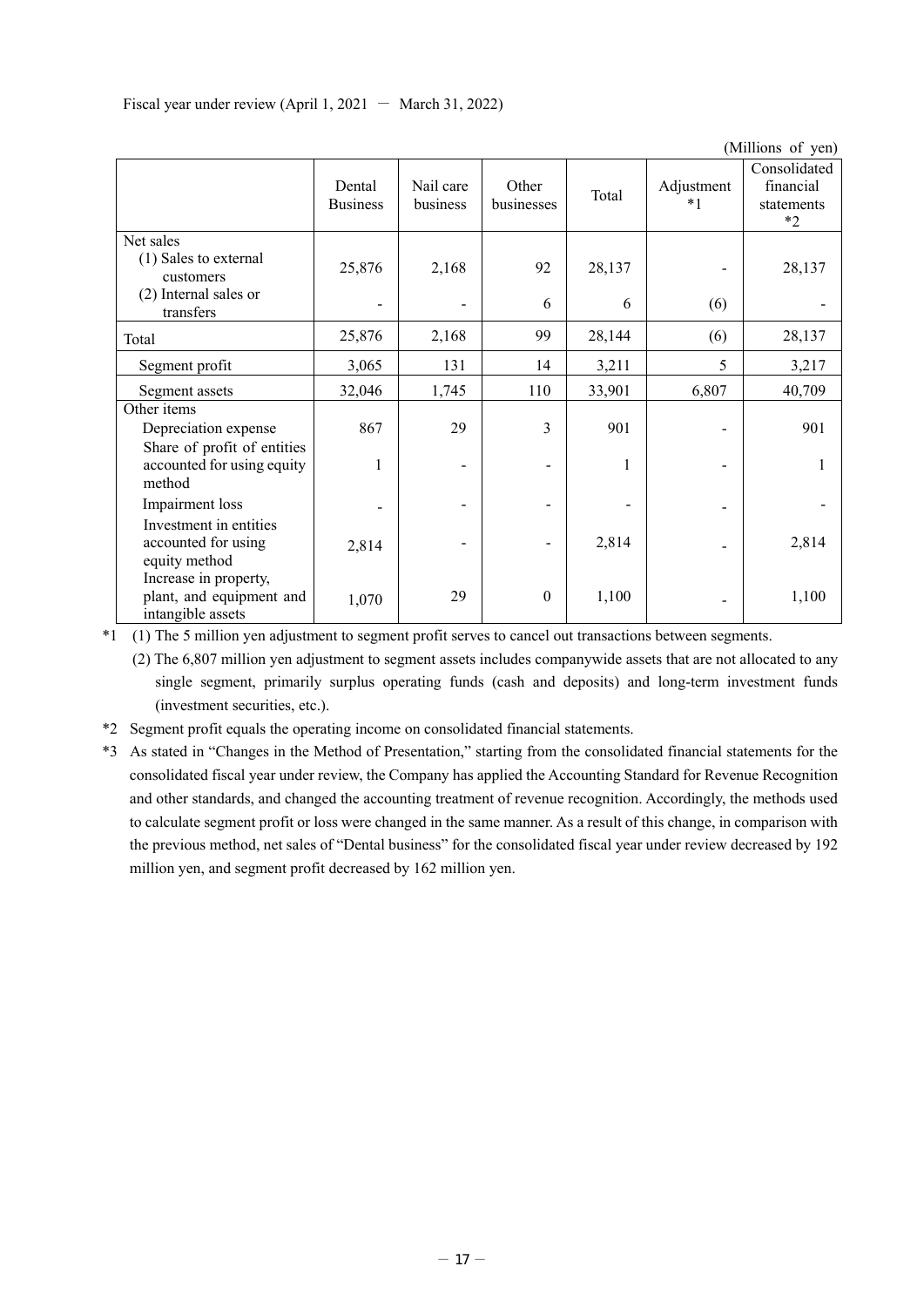|                                          |                    |                       |                     | (Millions of yen) |
|------------------------------------------|--------------------|-----------------------|---------------------|-------------------|
|                                          | Reporting segment  |                       |                     |                   |
|                                          | Dental<br>business | Nail care<br>business | Other<br>businesses | Total             |
| Domestic                                 | 12,790             | 1,350                 | 92                  | 14,233            |
| North and Latin America                  | 3,054              | 271                   |                     | 3,325             |
| Europe                                   | 5,659              |                       |                     | 5,659             |
| Asia                                     | 4,372              | 546                   |                     | 4,919             |
| Revenue from contracts with<br>customers | 25,876             | 2,168                 | 92                  | 28,137            |
| Other revenue                            |                    |                       | $\qquad \qquad$     |                   |
| Sales to external customers *            | 25,876             | 2,168                 | 92                  | 28,137            |

\* Sales to external customers are divided into countries and regions according to the location of the Company and its consolidated subsidiaries.

### (Per Share Information)

|                                    | Previous fiscal year             | Fiscal year under review         |  |
|------------------------------------|----------------------------------|----------------------------------|--|
|                                    | (April 1, 2020 - March 31, 2021) | (April 1, 2021 - March 31, 2022) |  |
| Net assets per share               | $1,690.45$ yen                   | 1,841.55 yen                     |  |
| Net income per share               | 96.29 yen                        | 143.22 yen                       |  |
| Fully diluted net income per share | 95.68 yen                        | 142.33 yen                       |  |

(Notes) 1. The basis for calculating net income per share and fully diluted net income per share is as follows:

|                                                                                                                                           | Previous fiscal year<br>(April 1, 2020)<br>- March 31, 2021) | Fiscal year under review<br>(April 1, 2021)<br>- March 31, 2022) |
|-------------------------------------------------------------------------------------------------------------------------------------------|--------------------------------------------------------------|------------------------------------------------------------------|
| Net income per share                                                                                                                      |                                                              |                                                                  |
| Net income attributable to owners of parent<br>(millions of yen)                                                                          | 1,674                                                        | 2,546                                                            |
| Amount not belonging to ordinary shareholders<br>(millions of yen)                                                                        |                                                              |                                                                  |
| Net income attributable to owners of parent related to<br>common stock(millions of yen)                                                   | 1,674                                                        | 2,546                                                            |
| Average number of shares during the fiscal year<br>(thousands of shares)                                                                  | 17,384                                                       | 17,780                                                           |
|                                                                                                                                           |                                                              |                                                                  |
| Fully diluted net income                                                                                                                  |                                                              |                                                                  |
| Adjustments to net income attributable to owners of<br>parent (millions of yen)                                                           |                                                              |                                                                  |
| Increase in common stock (thousands of shares)                                                                                            | 110                                                          | 110                                                              |
| Overview of residual shares not included in the<br>calculation of fully diluted net income per share due to<br>a lack of dilution effects |                                                              |                                                                  |